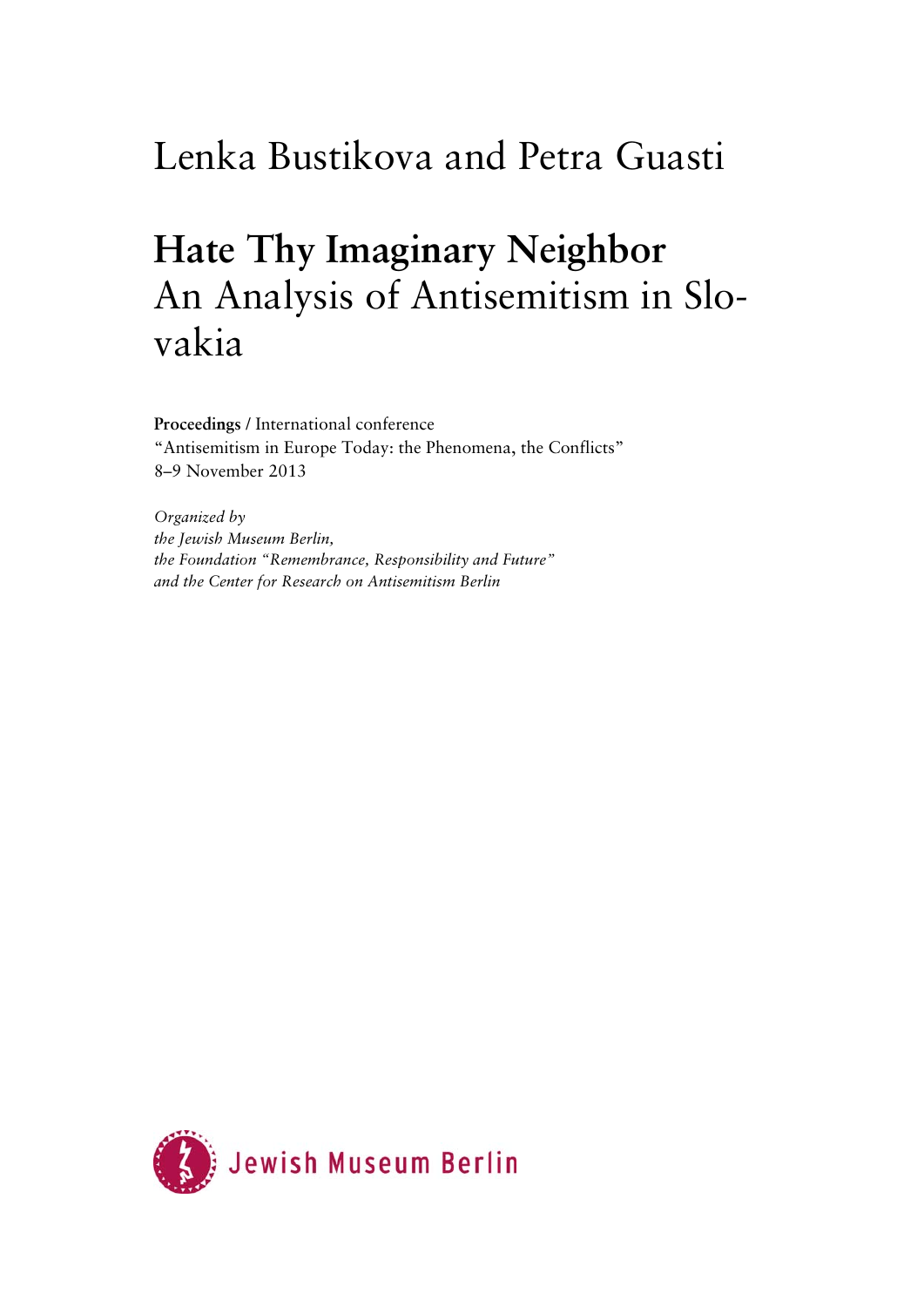**Hate Thy Imaginary Neighbor: An Analysis of Antisemitism in Slovakia**  Lenka Bustikova\* and Petra Guasti

Although antisemitism has a long history in Eastern Europe, there are still few systematic studies examining the extent of antisemitism since the end of communism, how it compares to other social cleavages, and how it varies by political parties. This article offers an analysis of subnational variation in antisemitism within Slovakia. Utilizing survey data from 1990 to 2008, we characterize three types of variation in anti-Jewish attitudes: (a) macro-level temporal trends, (2) meso-level regional variation, and (3) micro-level variation among political subgroups. Our results point to three main findings: First, antisemitism has declined significantly in Slovakia since the early 1990s, which highlights the shifting importance of identity cleavages and the consolidation of a Hungarian-Slovak divide. Second, unlike Hungary, the lowest level of antisemitism is expressed among those living in the capital city. Third, the voting patterns of antisemitic respondents are diffuse, and include supporters of the Slovak National Party, the Christian Democratic Movement, and Mečiar's nationalistic-populist Movement for Democratic Slovakia. Despite the recent focus on the Jewish origins of one Slovak politician, our findings point to the relatively peripheral nature of the Jewish question in Slovakia's politics, especially when compared to the more prominent Hungarian language issue and to the Roma question.

### **Key Words: Antisemitism, Political Parties, Slovakia**

There is a specter haunting the end of communism—the specter of two old European demons—nationalism and antisemitism. Despite the sparse presence of Jews today in Eastern Europe, antisemitic attitudes persist in some places and among some segments of society. A great deal has been written on antisemitism in several states, notably Germany, Poland, and Ukraine, yet there is surprisingly little systematic research on the subject in certain countries in the post-communist world. Slovakia is one of the more egregious oversights.<sup>1</sup> This article remedies this lacuna in the literature on antisemitism by providing an original empirical analysis of subnational variation (Snyder, 2001) in antisemitism within Slovakia. Our analysis is guided by a multilevel conceptual framework, developed in Kovács  $(2010)$ , and exploits survey data covering the period from 1990 to 2008.<sup>2</sup>

Analytically, we focus on characterizing three types of variation in anti-Jewish attitudes: (a) macro-level temporal trends, (2) meso-level regional variation,

<sup>1</sup> For important work on antisemitism in Slovakia, see Bútorová and Bútora (1992), *Focus* (1999), Klamková (2009), Mesežnikov (2005), Měšťan (2011), and Vašečka (2006).

<sup>&</sup>lt;sup>2</sup>For a recent overview of antisemitism in Europe, see Bergmann (2008); for a survey of post-communist Europe, see Erős and Enyedi (1999*)*, Kovács (1999, 2010), and Shafir (2004).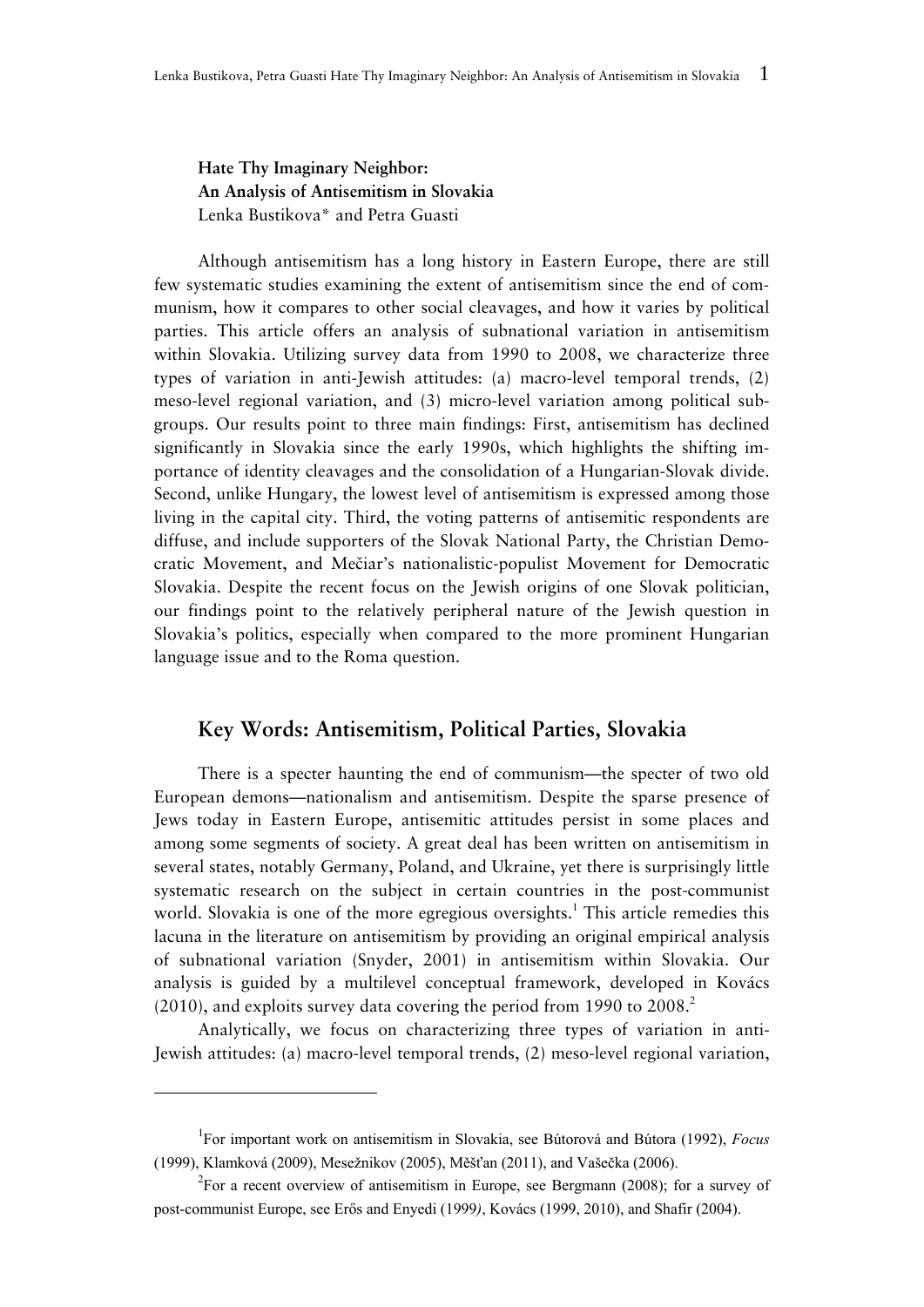and (3) micro-level variation among political subgroups. Our results point to three main findings. First, antisemitism has declined significantly in Slovakia since the early 1990s, which highlights the shifting salience of identity cleavages over time and the consolidation of the Hungarian-Slovak divide.<sup>3</sup> Second, unlike Hungary, the lowest level of antisemitism is expressed among those living in the capital city. Third, the voting patterns of antisemitic respondents are diffuse, and include supporters of the Slovak National Party, the Christian Democratic Movement, and Mečiar's nationalistic-populist Movement for Democratic Slovakia. Despite the recent focus on the Jewish origins of one Slovak politician, our findings point to the relatively peripheral nature of the Jewish question in Slovakia's politics especially when compared to the more prominent Hungarian language issue and to the Roma question.

Our analysis proceeds in three stages. First, we provide a brief history of antisemitism and antisemitic discourse in Slovakia. Second, we characterize both temporal changes and regional variation in antisemitic attitu des within Slovakia since 1989, and provide a comparison with other "out-groups.<sup>4</sup>" Third, we analyze the individual-level determinants of antisemitic attitudes and the role of antisemitism in political competition.

#### A Brief Overview

Antisemitism in Czechoslovakia has traditionally had two primary manifestations, the ethnic and the economic—the former typically targeted Jews as members of a distinct ethnic group, as opposed to a separate religious group,<sup>5</sup> while the latter focused on Jews as economic exploiters of the new nations seeking selfdetermination (Pavlát, 1997).<sup>6</sup> The Tiso regime—an interwar Slovak-Nazi puppet state<sup>7</sup> under the leadership of Catholic priest-cum-politician Josef Tiso—adeptly blended the ethno-religious and economic dimensions of antisemitism.<sup>8</sup>

6 See Bútorová and Bútora (1992), *Focus* (1999), Klamková (2009), Měšťan (2011), and Vašečka (2006). These two forms of antisemitism—ethno-religious and economic—have historically been deeply intertwined, in part because the Jews were frequently segmented into certain occupational niches, and thus displaying the characteristics of the cultural division of labor, an integrated culture-class system of ethnically based economic stratification (Hechter, 1978).

<sup>&</sup>lt;sup>3</sup> Salience is defined as the prominence and relative importance of a given political issue.

<sup>4</sup> In the course of this article, the term "out-groups" is used to refer to ethnic, religious, economic, and social minorities excluded from mainstream politics.

 $<sup>5</sup>$  One example is the bill that Josef Herzog proposed in the Austrian Parliament in 1903. It</sup> called for removing the equal status of Jews on racial rather than religious grounds. The Christian Socialist Party was one of the main parties expressing antisemitic policies; see its party pamphlet *Vaterland* [Fatherland].

<sup>7</sup> The Tiso regime had embraced many anti-Jewish policies, which we discuss later. We are indebted to Hana Kubátová-Klamková for her comments on the nature of the Tiso regime.

<sup>8</sup> Although antisemitism in Czechoslovakia has both nationalistic and socio-economic roots, the major difference between the Czech lands (Bohemia and Moravia) and Slovakia is that antisemitism in Slovakia is driven by reli-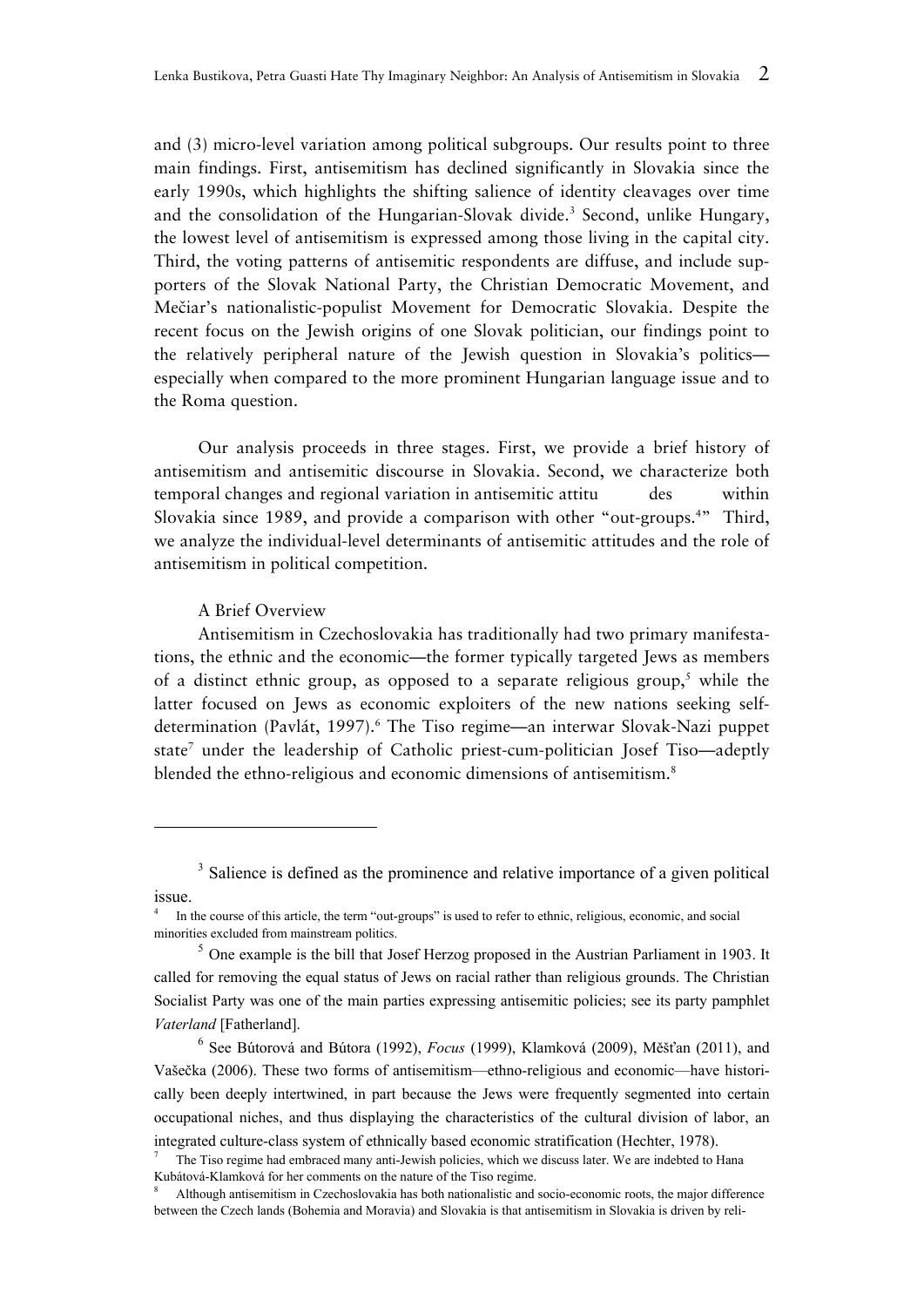Czechoslovakia was one of the few countries that openly supported the emerging Jewish state in 1947-8, yet it quickly shifted its pro-Israel stance in 1948. The most infamous indication of this shift was the "anti-Zionist" show trial of Rudolf Slánský in 1952.<sup>9</sup> In 1975, Czechoslovakia adopted UN Resolution No. 3379, which determined that Zionism was a form of racism, yet Czechoslovakia, like many other Communist countries, developed a specific form of antisemitism that persist today: antisemitism without Jews.<sup>10</sup> After communism, antisemitism was resurrected in the specific form of "Judeo-bolshevism," which implicated Jews in the establishment of communist regimes across Eastern Europe (Krejča, 1993; Shafir, 2004).<sup>11</sup>

Our subsequent analysis suggests that antisemitism in Slovakia still exists today, but at significantly lower levels than in the early 1990s. Recent years have brought mixed signals: the first Jewish museum was established in Bratislava in the same year that a prominent Slovak politician was the subject of a smear campaign for his alleged Jewish origins. We investigate these signals of antisemitism at the national, the regional, and the individual level using several waves of public opinion data.

—————

11The most striking example was the publication of *Politics Weekly* [*Týdeník Politika*], which launched open attacks against Jews, the "Judeo-Masonic conspiracy," and the State of Israel. The publication, which was associated with Josef and Tomáš J. Dolejší between 1991-1993, focused on the detection of "Zionists, Jews, Freemasons, Rotarians, and Illuminati" among the political elite and other public figures and printed excerpts from *The Protocols of the Elders of Zion* and articles on the "Auschwitz lie." Since the beginning of its publication, however, *Politics Weekly* was criticized by individuals, organizations, and public authorities. In particular, the weekly *Respect* [*Respekt*] and daily *Lidové noviny* monitored and informed about law enforcement action (or a lack thereof) concerning *Politics Weekly* and its publishers. Due to public pressure, the publication of *Politics Weekly* was discontinued by the end of 1992. Another antisemitic journal is *National Flag,* the content of which is analogous to the content of *Politics Weekly*—but unlike *Politics Weekly,* it cannot be purchased in the customary shops.

gious differences—contrary to the Czech lands, due to the high levels of secularization in Bohemia. An important exception to this rule was the so-called 1899 Hilsner affair.

<sup>9</sup> In 1952, Rudolf Slánský and 13 other party officials (of which 11 were Jewish) were tried. Many victims of the Slánský trial were later rehabilitated during "de-Stalinization" (Margolius Kovály, 1986; Rotkirchen, 2012).

 $10$ The exception was the dissident organization Charter 77, which prepared reports mapping the status and situation of Jewish communities and monuments in Czechoslovakia. Examples include: "The Open Letter to the Leadership of the Council of Jewish Communities in the Czech Lands," written in February 1989 by Leo Pavlát and signed by twenty-four other dissidents; and "Critique on the Devastation of the Jewish Cultural Monuments" and "Tacit Disregard of the Role of Jews in Czechoslovak History" from April 1989 and signed by Tomáš Hradílek, Dana Němcová, and Saša Vondra (Frankl, 1998' Rotkirchen, 2012, p. 293).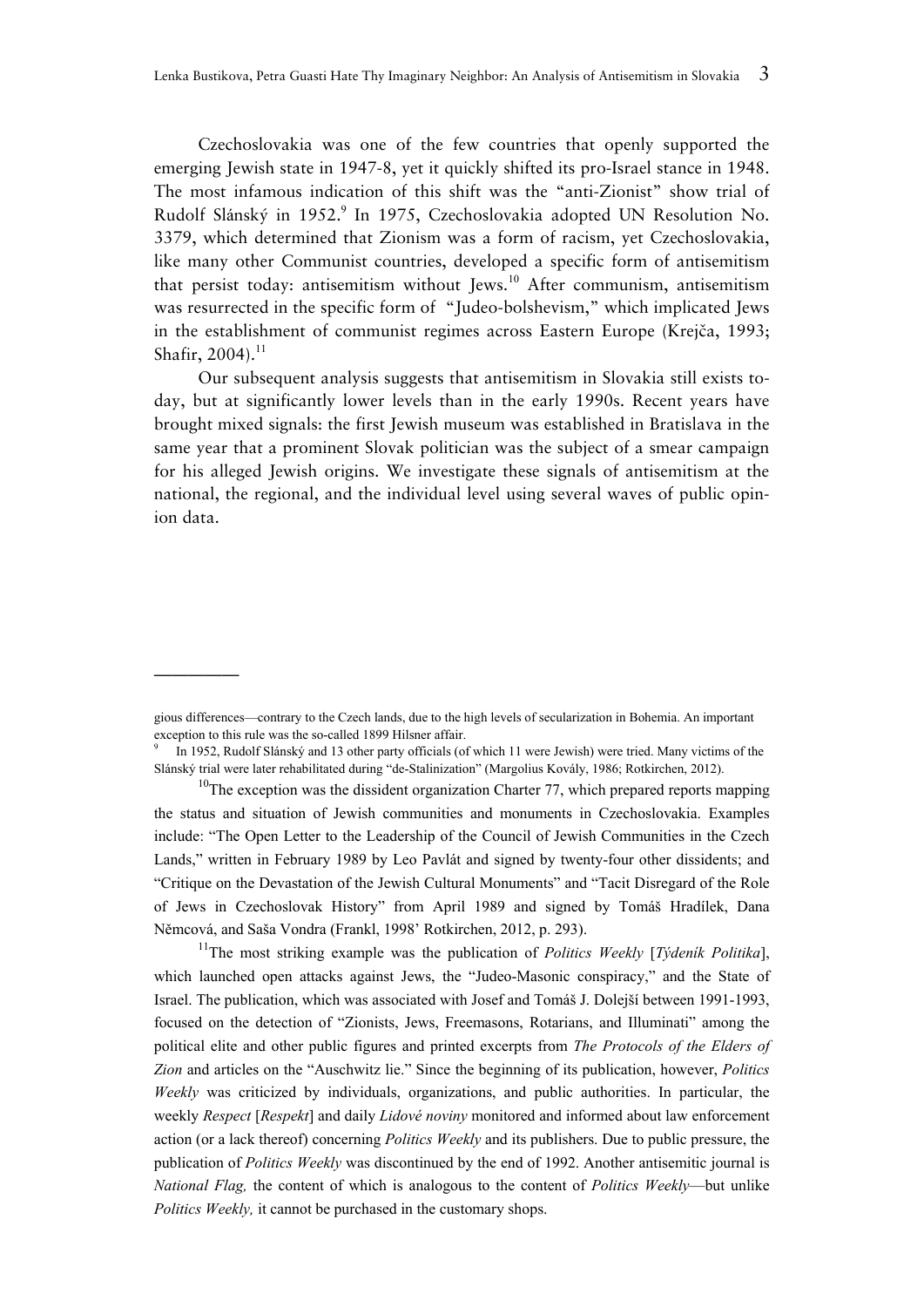## **Prejudice at the National Level**

Our first goal is to characterize how aggregate levels of antisemitic prejudice have evolved in Slovakia since the end of communism—i.e., is there more or less antisemitism over time? Is there significant variation across regions? Who in Slovakia expresses antisemitic prejudice? We consider these three questions in turn, using surveys conducted between 1990 and 2008.<sup>12</sup>

Our results suggest that the aggregate level of antisemitism, as expressed in the distaste for having Jews as neighbors ("social distance"), has declined sharply since the early 1990s. At the time, roughly one of three respondents (34%) did not want to have a Jew as a neighbor, compared to approximately roughly one in seven respondents  $(12.5\%)$  almost two decades later.<sup>13</sup> This downward trend is comparable to social distance attitudes toward other out-groups as well—for instance, social distance toward immigrants and Gypsies (Roma) has also declined sharply over time. In 1990, roughly 37% of respondents expressed high social distance from immigrants, whereas the number was about one half that level (17%) in 2008. More than three-quarters of respondents said that they would rather not have a Roma as a neighbor in 1990. Today, less than one-half of respondents expressed social distance toward Roma in 2008. This finding is consistent with the decline of social distance toward all groups since 1989.

The most recent data indicate that the least social distance is expressed toward Jews (13%), compared to immigrants (17%) and Roma (47%). Noteworthy is that the relative rank order of these three groups in terms of social distance (Roma > Immigrants > Jews) remains consistent over time. While these trends display less social distance over time toward Jews—as well as Roma and immigrants—the numbers also tend to hide considerable variation across regions and social groups, to which we now turn our attention.

# **Regional Variation**

Figure 1 displays the intensity of antisemitism in each of Slovakia's eight regions.<sup>14</sup> The national-level story hides considerable variation between regions that were highly antisemitic in the early 1990s, such as Žilina (41%), and those that were significantly less antisemitic, such as Bratislava  $(12\%)$ .<sup>15</sup> In the early 1990s, Banská Bystrica and Žilina were the most antisemitic regions (41%), followed by Nitra, Trenčín, and Trnava (34%), Prešov and Košice (32%), and Bratislava as the

-

<sup>&</sup>lt;sup>12</sup> We use the World Values Survey (1990, N = 466), the European Values Survey (1999, N = 1331, and 2008, N  $= 1426$ ), and the International Social Science Program Survey (2003, N = 1152).

<sup>&</sup>lt;sup>13</sup> The most recent surveys we were able to obtain did indicate a considerable increase from previous survey research (from 6% in 1999 to 12% in 2009).

<sup>&</sup>lt;sup>14</sup> To maximize both comparability and coverage over time, we rely on the European Values Survey, which was conducted every nine years: 1990, 1999, and 2008. Slovakia has eight administrative units (regions): Banskobystrický, Bratislavský, Košický, Nitrianský, Prešovský, Trenčianský, Trnavský, and Žilinský.

<sup>&</sup>lt;sup>15</sup>The average regional level was roughly 33 percent, with a range between 41 and 12 per-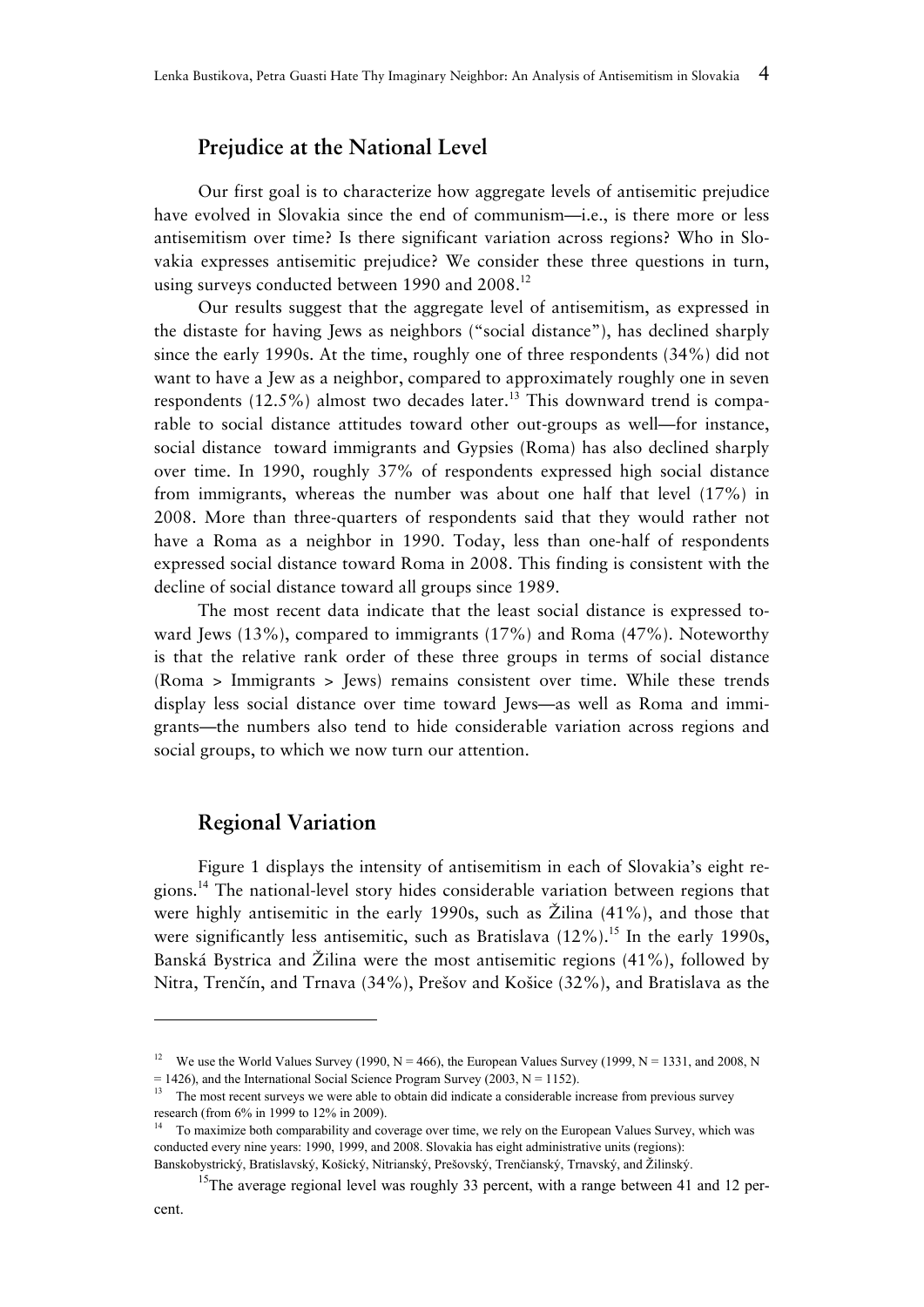least (12%). This suggests that, unlike in Hungary (Kovács, 1999), antisemitism is largely a phenomenon of smaller cities and the countryside in Slovakia.

It is important not to infer too much from data collected in the early 1990s. By the end of the decade, all regions exhibited significantly lower levels of social distance toward Jews. The mean declined to 10 percent, and ranged between 4 and 17 percent in 1999. The level of antisemitism declined in all regions, but it declined most dramatically in Banská Bystrica (from 41% to 6%) and the least in Bratislava (from 12% to 11%). By 2008, there was a slight correction to the decline, and many regions experienced a marginal rise in the level of antisemitism, reflecting an overall inverted J-curve pattern over time.<sup>16</sup> Today, the highest level of antisemitism is evident in the eastern Slovak regions.

Taking the average level across all three time periods, Bratislava still displays the lowest level of antisemitism, with a mean level of 12 percent, whereas Žilina exhibits the highest level with roughly 22 percent. This is followed closely by Trnava (21%), Prešov (20.4%), Nitra (19%), Banská Bystrica (18%), Košice (17.6%), and Trenčín (16%). These differences across regions and trends over time are depicted in Figure 1.

Aside from the capital region of Bratislava, the remaining regions exhibit more volatility in antisemitism over time. In general, the outskirts of the former Austro-Hungarian empire bordering Galicia tend to more antisemitic. Although the roots of these differences are historical, and connected to the nation and state building in Slovakia and the WWII era, our analysis shows that they have persisted to the present day and to some degree influence political choices—in particular the support for the nationalistic parties.



**Figure 1**Regional Variation in Antisemitism Across 8 Regions in Slovakia, 1990, 1999, and 2008

Overall, six regions increased or stayed the same, while only two decreased, from 1999 to 2008. For instance, Bratislava (14%) was slightly higher than it was in early 1990s (12%). This may reflect, in part, the migration of individuals from the periphery, where antisemitism was generally greater than it was in the capital during the early 1990s. Unfortunately, our data are not strictly longitudinal, and thus do not follow the same individuals over time, so we are unable to test this supposition empirically.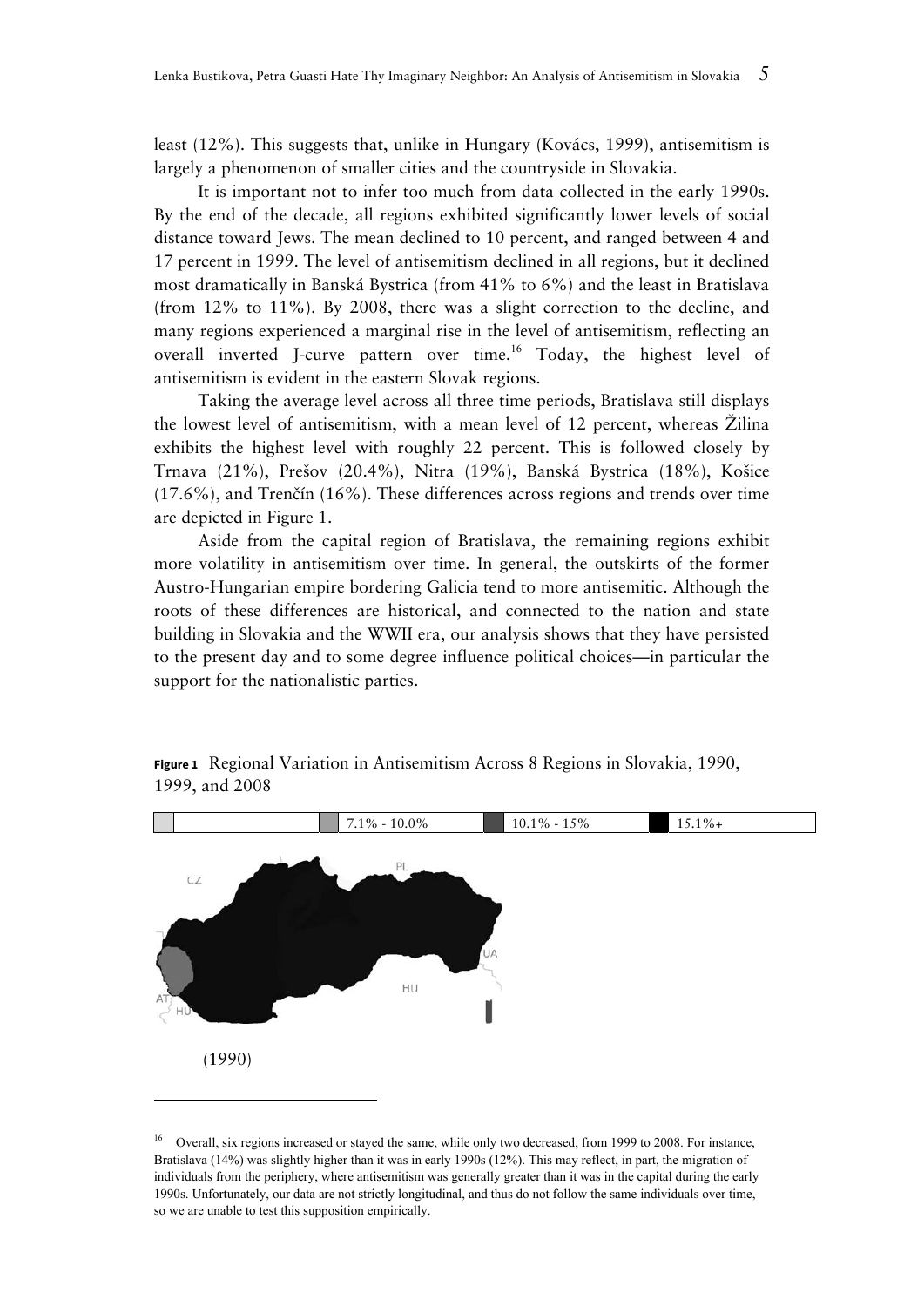

(1999)



(2008)



1 Bratislavský region; 2 Trnavský; 3 Trenčianský; 4 Nitrianský; 5 Žilinský; 6 Banskobystrický; 7 Prešovský; 8 Košický.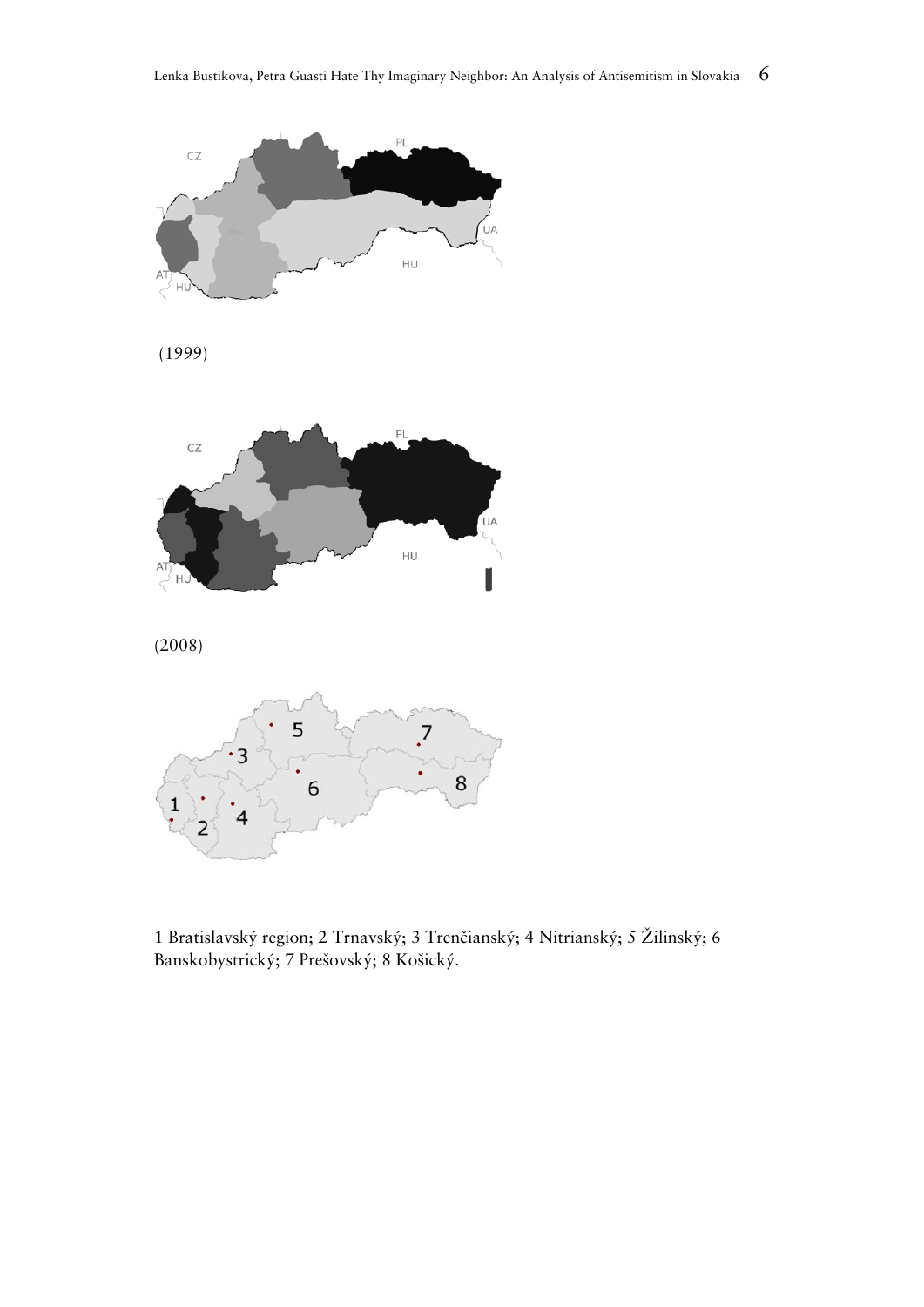# **Micro-Level Variation**

After the breakup of Czechoslovakia, the initial level of social distance regarding Jews was very high in the Slovak part of the federation.<sup>17</sup> According to a representative survey conducted in 1990, every third respondent mentioned that he or she would not want to have a Jew as their neighbor (Table 1). This high display of hostility toward Jews was not matched by widespread attacks on Jews, outbursts of antisemitism rhetoric among Slovak politicians, or a sudden surge of antisemitic discourse in the media (Měšťan, 2011). One interpretation of this disparity between attitudes and behavior is that the attitudes reflect the confusion and anxiety associated with the political and economic transition (Bútorová & Bútora, 1992). Ethnicity also came to the forefront, in part, due to the collapse of the Czechoslovak federation and demands for greater Slovak autonomy. At the same time, Slovak nationalists called for the rehabilitation of the World War II fascist Tiso regime.

#### **Table 1**

Social Distance Toward Jews: Does Not Want to Have Jews as Neighbors

|                      | 1990 |       |  | 1999  |       |      | 2008  |       |
|----------------------|------|-------|--|-------|-------|------|-------|-------|
|                      | N    | $\%$  |  | N     | $\%$  |      | N     | $\%$  |
| Mentioned Jews       | 157  | 33.69 |  | 130   | 9.77  |      | 177   | 11.73 |
| Did not mention Jews | 309  | 66.31 |  | 1,201 | 90.23 |      | 1,236 | 81.91 |
|                      |      |       |  |       |       |      |       |       |
| Does not know        |      |       |  |       |       |      | 54    | 3.58  |
| Did not answer       |      |       |  |       | 42    | 2.78 |       |       |
| Total                | 466  | 100   |  | 1,331 | 100   |      | 1,509 | 100   |

*Source: Data are from the World Value Survey 1990 and the European Values Surveys 1999 and 2008.* 

Consistent with this explanation, surveys from 1999 and 2008 show that the degree of hostility toward Jews stabilized at around 10 percent, dropping dramatically from the early 1990s shown in Table 1. Examining the trend over a twentyyear period suggests that social distance toward Jews expressed in the early 1990s was indeed peculiar to the immediate collapse of communism and the subsequent secession from the federation.<sup>18</sup> Current levels of antisemitism in Slovakia are in the high single digits, which is one-third the level of the early 1990s and stable over time.

Despite some potential to mobilize anti-Jewish sentiment, none of the major Slovak political parties over the past twenty years can be singled out as carrying a distinctly anti-Jewish message (Figures 2-4). In 1990, at least over 20 percent of respondents for *all* Slovak political parties declared that they do not want to have a Jew as a neighbor, including respondents from voters for "Public Against Vio-

<sup>17</sup> For a discussion on measures of social distance and the criticism of the use of measures of social distance

toward Jews, see Vašečka (2006). On historical roots of antisemitism in Slovakia, see Klamková (2009).

<sup>18</sup> On the effect of secession increasing the role of ethnicity, see Siroky (2011).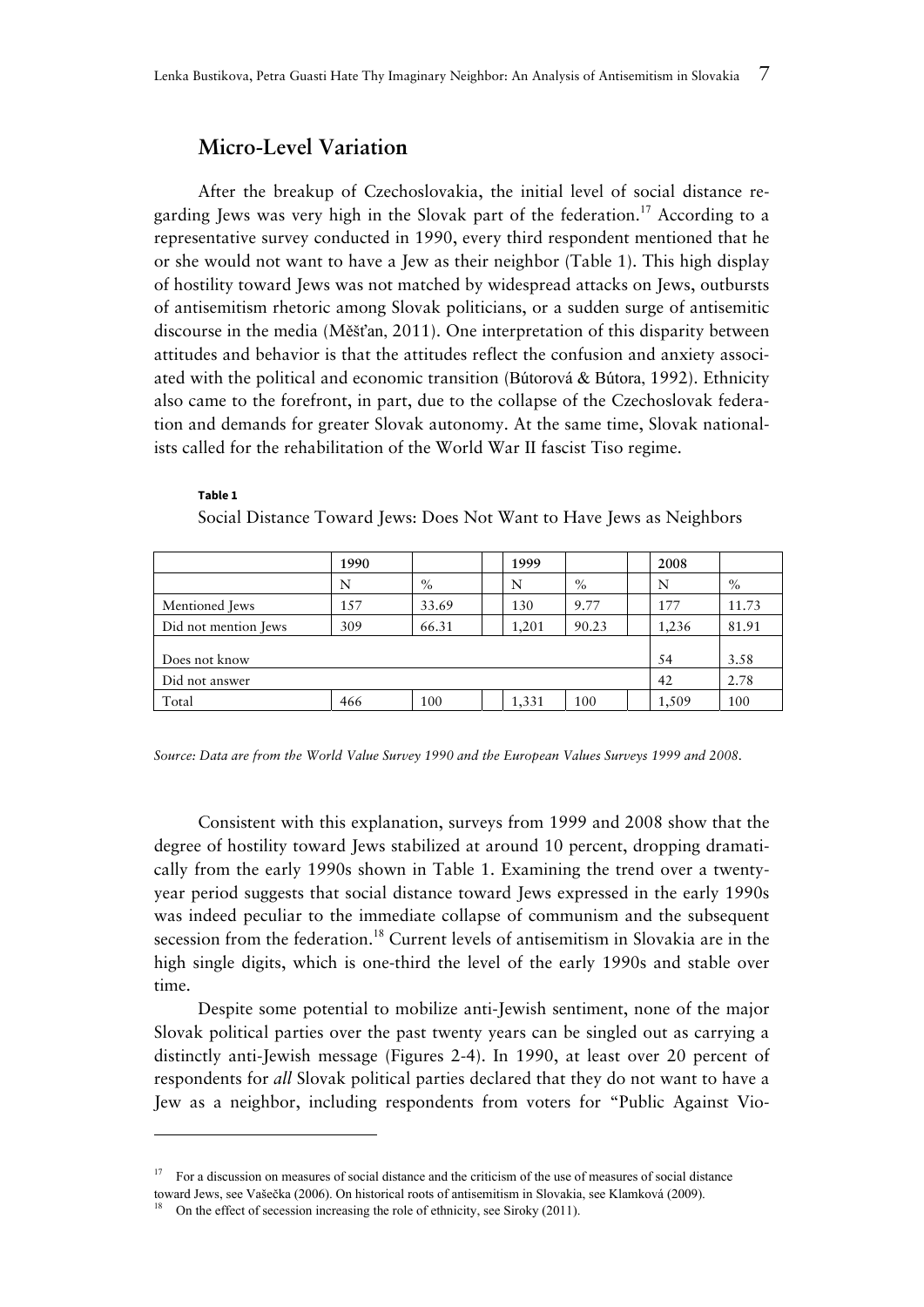lence" [*Verejnosť proti násiliu*], the major anti-communist, pro-democratic political movement that ousted the communists from power in Slovakia.<sup>19</sup>



**Figure 2** 

**Social Distance towards Jews in 1990 by Political Parties**

Proportion of those who do not want to have Jews as their neighbors by parties

*Source: World Value Survey 1990.*

-

Figure 2 shows that two major political parties stand out in 1990 as harboring the most voters with anti-Jewish sentiments: The Slovak National Party [S*lovenská národná strana*] and the Christian Democratic Party [*Kresťanskodemokratická strana*]. Slovak nationalists, seeking Tiso's rehabilitation, "describe the Tiso years as a 'Slovak miracle' and the fascist leader's alliance with Hitler as the 'lesser of evils' " (Hockenos, 1994, p. 12).

 Almost 40 percent of voters for both of these parties mentioned not wanting to have a Jew as a neighbor, according to the 1990 World Value Survey. Both parties were instrumental in attempts to rehabilitate the Tiso legacy, highlighting its Catholic character and its distinction as being the first independent Slovak republic; it's no surprise that supporters whitewashed its record as a Nazi-satellite regime that enthusiastically enforced anti-Jewish policies, deported Jews to concentration camps, stripped them of their citizenship, and appropriated their property.

<sup>&</sup>lt;sup>19</sup> Figures 2-4 include parties that have received over 5 percent of the popular vote in the elections.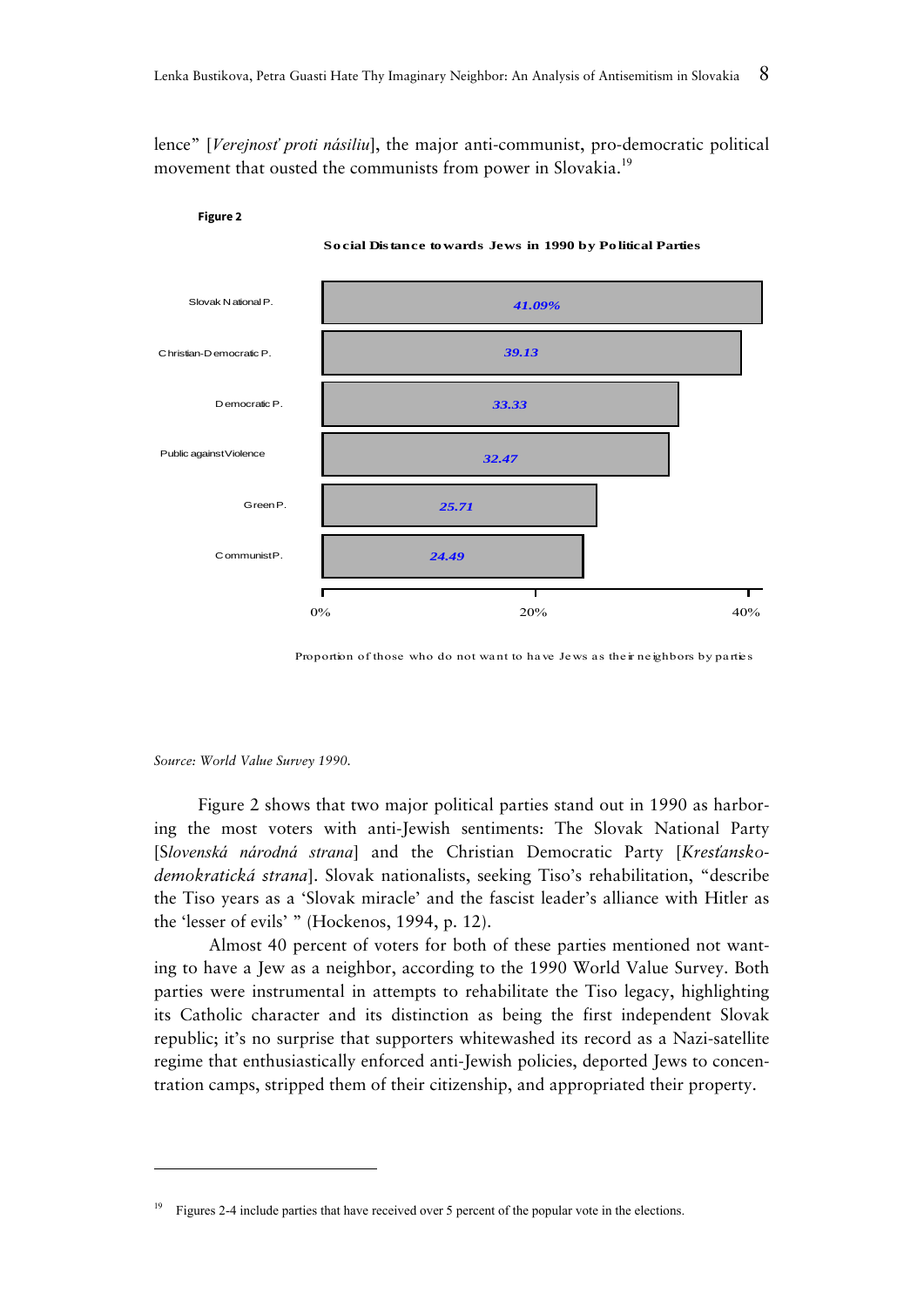

Social Distance towards Jews in 1999 by Political Parties

Proportion of those who do not want to have Jews as their neighbors by parties

#### *Source: European Values Survey 1999.*

 Figure 3 shows that the degree of social distance toward Jews dropped dramatically across all parties by 1999. The number of voters who did not want to have a Jew as a neighbor did not exceed 20 percent for any of the major political parties. The Slovak National Party, together with the Christian Democratic Movement and Mečiar's nationalistic-populist Movement for Democratic Slovakia, harbored most of the respondents expressing anti-Jewish attitudes.<sup>20</sup> The reformist successor of the Slovak Communist Party (Party of the Democratic Left) and the

**Figure 3**

<sup>&</sup>lt;sup>20</sup> On Slovak populism and semi-authoritarianism, see Bunce and Wolchik (2010); Bustikova (2009); Bustikova and Kitschelt (2009); Deegan-Krause and Haughton (2009); Kopecky and Mudde (2003); Krekó, Szabados, Molnár, Juhász, & Kuli, 2010; and Vachudova (2005).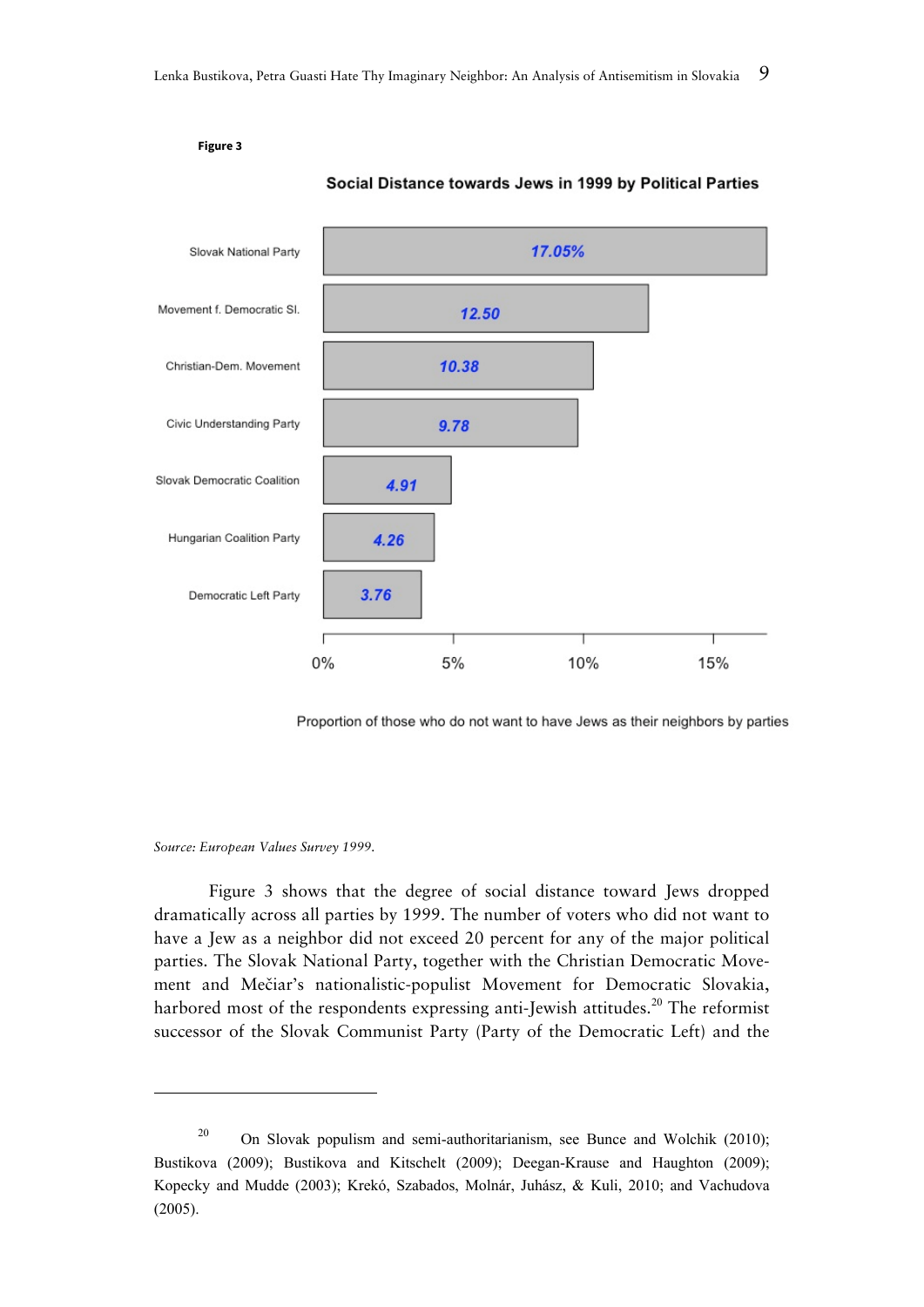ethnic Hungarian Party (Party of the Hungarian Coalition) expressed the lowest levels of social distance toward Jews in 1999.



Social Distance towards Jews in 2008 by Political Parties

Proportion of those who do not want to have Jews as their neighbors by parties

*Source: European Values Survey 2008.* 

**Figure 4** 

Figure 4 shows that the degree of social distance toward Jews remained stabilized around 10 percent among most of the supporters of all political parties, according to the most recent survey, conducted by the European Values Survey in 2008. One clear conclusion that emerges from this party-level data is that the political base of anti-Jewish support is highly unstable (cf. Gyárfášová, 2004; Kitschelt, 2007; & Tucker, 2005). While voters of the Hungarian ethnic party were the least anti-Jewish in 1999, almost 20 percent of its supporters express anti-Jewish sentiment almost a decade later. A flip occurred among voters of the Slovak National Party—in 1999, its voters expressed the highest level of hostility toward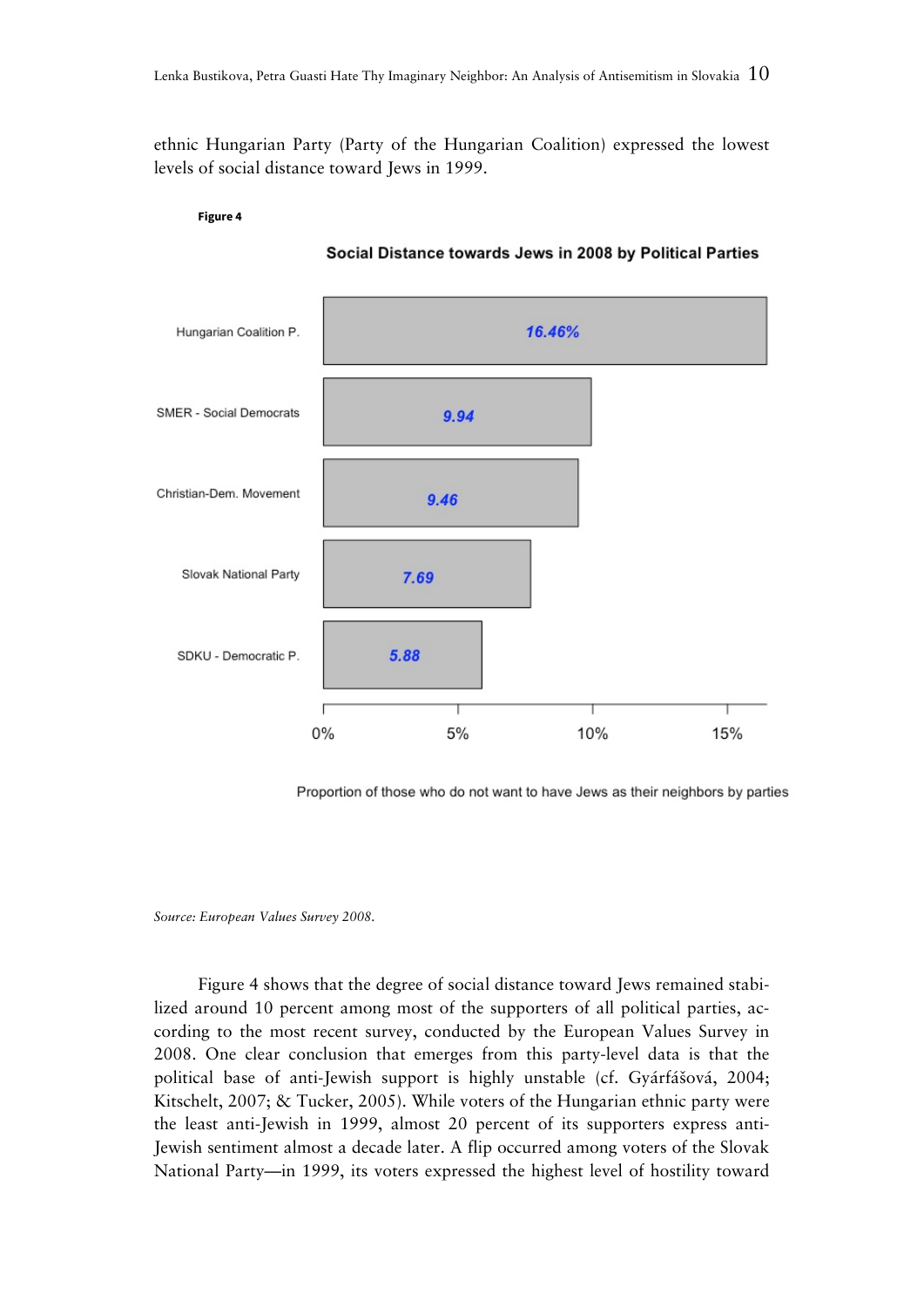the Jews, while in 2008 they expressed the lowest level of social distance toward Jews.

Voters of the Slovak National Party are hostile toward accommodative policies that benefit Hungarians—the most politically organized minority in Slovakia but not toward Hungarians per se (Bustikova, 2012).<sup>21</sup> This lack of group hostility, as opposed to policy hostility, is consistent with the low antisemitism of Slovak National Party voters after 2000, when policy concessions toward Hungarians became a strong political factor. Conversely, the low antisemitism among the voters of the Hungarian party in 1999 coincides with the time when Hungarian parties were seeking political concessions from the Slovak majority under the umbrella of ethnic accommodation, and succeeded. The primary ethnic political cleavage in Slovak politics is between Hungarians and Slovaks, and the secondary cleavage is between Roma and Slovaks. The Jewish-Slovak divide occupies a third and relatively unimportant ethnic dimension of political competition.

The classification of Jews also appears to be changing over time (Tables 2-4). Based on a factor analysis that includes three time points over two decades, the perception of Jews as either an ethnic or social minority has changed over time. In 1990, Jews were associated primarily with ethnic minorities, which included "people of a different race," immigrants, and Muslims (Factor 2 labeled as Ethnic minorities in Table 2). Social outcasts and social minorities—such as drug addicts, homosexuals, and people with AIDS—appear on a separate dimension. Jews were associated with other distinct minorities in the early 1990s, but not with social outcasts.

|                               | Factor 1              | Factor 2                 | Factor 3             |
|-------------------------------|-----------------------|--------------------------|----------------------|
|                               | Social minorities and |                          |                      |
| Groups                        | outcasts              | <b>Ethnic minorities</b> | Political minorities |
| Drug addicts                  | $.786$ $(.786)$       | .029<br>$(-0.024)$       | .111<br>(.127)       |
| Homosexuals                   | (.716)                | (.210)                   | .138                 |
|                               | .703                  | .261                     | (.159)               |
| People who have AIDS          | (.703)                | .276                     | (.092)               |
|                               | .717                  | (.262)                   | .065                 |
| People with a criminal record | .659                  | .178                     | .058                 |
|                               | (.660)                | (.154)                   | (.053)               |
| Heavy drinkers                | .617                  | $(-.012)$                | (.331)               |
|                               | (.563)                | $-.044$                  | .322                 |
|                               |                       |                          |                      |
| <b>J</b> ews                  | .093                  | .773                     | .053                 |
|                               | (.148)                | (.751)                   | (.065)               |
| People of a different race    | .160                  | .740                     | .228                 |
|                               | (.224)                | (.694)                   | (.224)               |
| Immigrants/Foreign workers    | .050                  | .677                     | .219                 |
|                               | (.133)                | (.612)                   | (.183)               |
| Muslims                       | .362<br>.422)         | $.625$ $(.561)$          | .274<br>(.266)       |
| People with large families    | $(-.322)$             | (.583)                   | (.124)               |
| Right-wing extremists         | .108                  | .125                     | .902                 |
|                               | (.113)                | (.096)                   | (.895)               |

#### **Table 2**

-

Group Hostility: Factor Analysis and Factor Loadings, 1990

<sup>21</sup> Slovak National Party voters are primarily concerned with political concessions afforded to Hungarians since the Slovak independence. They are not more hostile toward Hungarians or any other ethnic groups when compared to voters of other parties. The voters of the Hungarian ethnic parties, however, display a high level of hostility against other ethnic groups (Bustikova, 2012).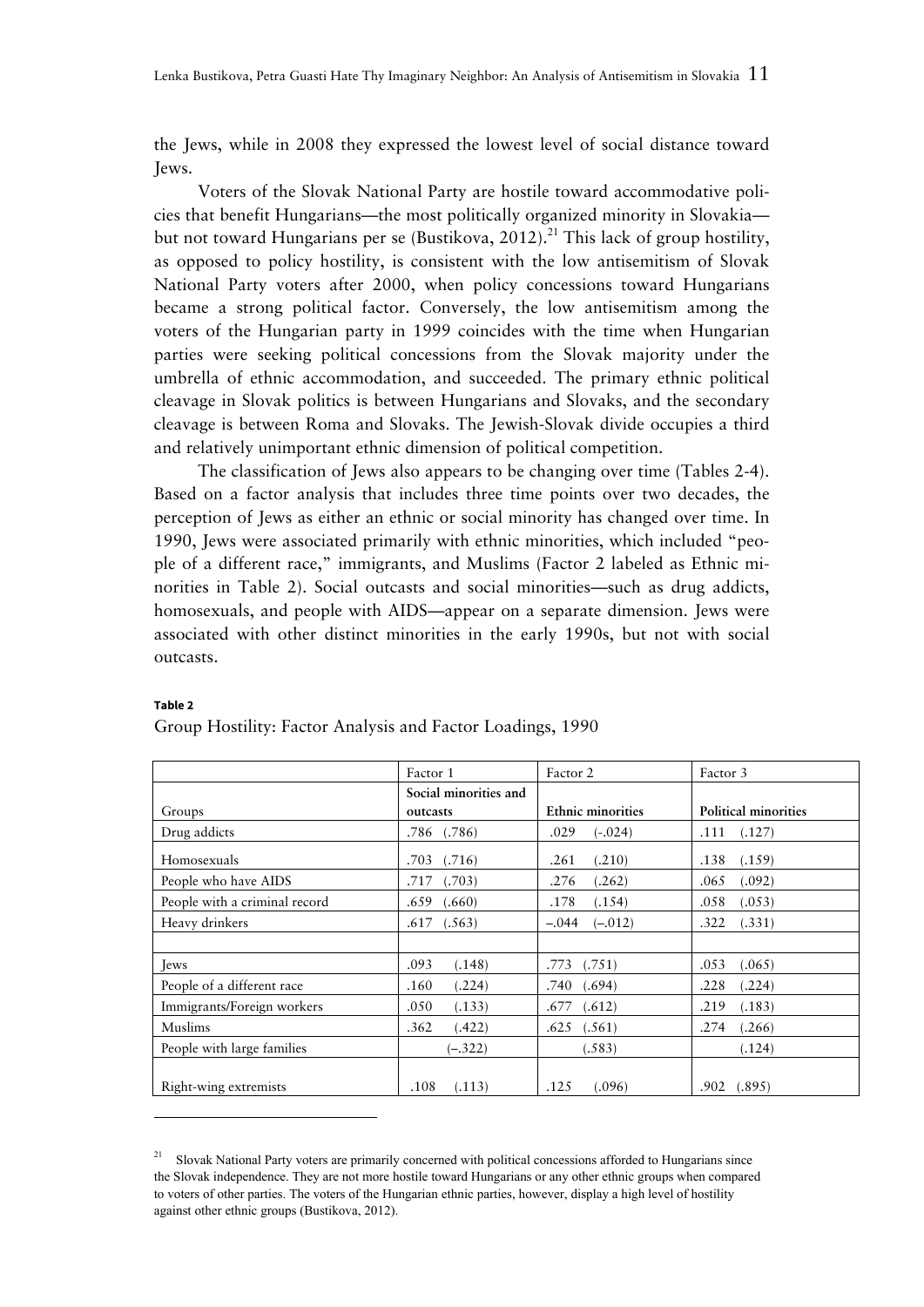| Left-wing extremists        | .103)<br>.097   | .138)<br>.164   | .891)<br>.907  |
|-----------------------------|-----------------|-----------------|----------------|
| Emotionally unstable people | .137)           | .389            | .480)          |
|                             |                 |                 |                |
|                             | 466             |                 |                |
| Proportion of variance      | 0.240<br>(.215) | (.184)<br>0.201 | $0.178$ (.166) |

Method: Factor analysis, rotation varimax. Question: On this list are various groups of people. Could you please identify any that you would not like to have as neighbors? The second column includes the full battery of questions, including factor scores for "People with large families" and "Emotionally unstable people." Source: World Value Survey 1990.

By the end of 1999, the distinctions between non-politicized ethnic minorities and social minorities blurred, as did the distinction between social minorities and outcasts, such as criminals and alcoholics, who fall into their own category (Table 3, Factors 1 & 3). The perception of outcasts—in particular, of ethnic and social minorities, such as homosexuals and people with AIDS—has changed over time. In the early 1990s, Jews were identified solely with ethnic minorities, and outcasts were perceived as identical with social minorities. In 1999 and 2008, various groups of outcasts form their own category, while social and ethnic minorities blend together. This de-escalates the formation of a unique ethnic identity—such as a Jew, Gypsy, Muslim, or foreigner—since ethnic groups are, in respondents' minds, pooled with social minorities (Tables 2-4). The identification of political extremists as a distinct category remains the same in 1990, 1999, and 2008 (Tables  $2-4$ ).

In 1999, Jews are associated with both ethnic minorities, such as Muslims, and with social minorities, such as homosexuals (Table 3, Factor 1).<sup>22</sup> Factor 1 includes Roma (Gypsies), criminals, alcoholics, and drug abusers (Table 3). The deethnicization of Jews, as the surveys suggest, coincides with the reduction of social hostility toward Jews once Slovakia achieved independence.

#### **Table 3**

-

Group Hostility: Factor Analysis and Factor Loadings, 1999

|                            | Factor 1                        | Factor 2             | Factor 3        |
|----------------------------|---------------------------------|----------------------|-----------------|
| Groups                     | Ethnic and<br>social minorities | Political minorities | <b>Outcasts</b> |
| <b>T</b> ews               | .686                            | .091                 | $-.036$         |
| Muslims                    | .703                            | .166                 | .012            |
| People of a different race | .670                            | .149                 | $-.003$         |
| Immigrants/Foreign workers | .602                            | .152                 | .095            |
| People who have AIDS       | .534                            | $-.031$              | .380            |
| Homosexuals                | .533                            | .057                 | .355            |

Members of other ethnic groups, such as immigrants, are also included with other social minorities, such as people with large families and emotionally unstable people (Table 3: Factor 2, second column).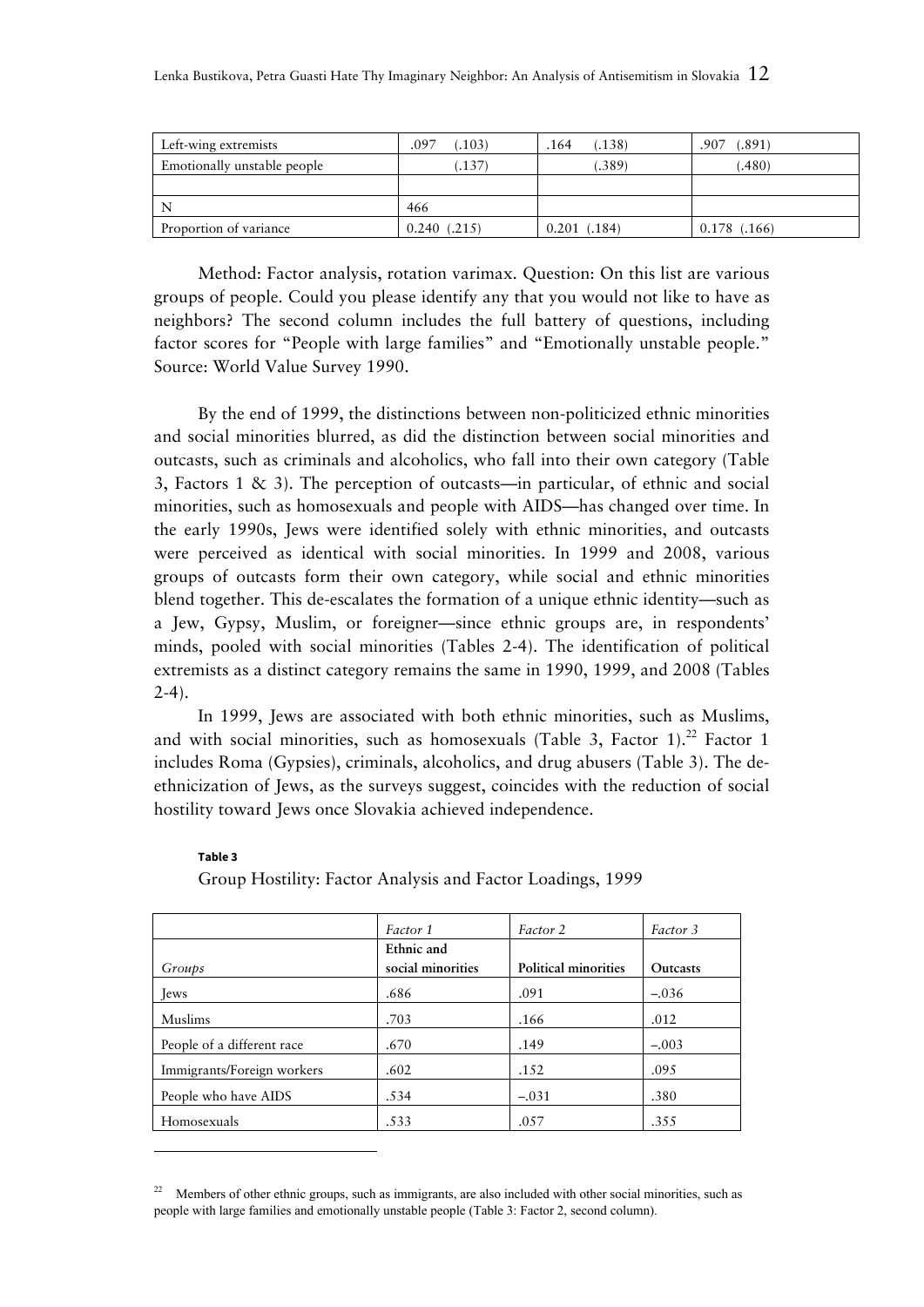| Gypsies                       | .261    | $-.082$ | .331 |
|-------------------------------|---------|---------|------|
|                               |         |         |      |
| Left-wing extremists          | .086    | .917    | .015 |
| Right-wing extremists         | .085    | .920    | .061 |
|                               |         |         |      |
| People with a criminal record | .077    | .041    | .640 |
| Drug addicts                  | .038    | .071    | .695 |
| Heavy drinkers                | $-.011$ | .098    | .637 |
|                               |         |         |      |
| N                             | 1331    |         |      |
| Proportion of variance        | .203    | .146    | .141 |

Method: Factor analysis, rotation varimax. Question: On this list are various groups of people. Could you please identify any that you would not like to have as neighbors? This analysis excludes two items: "People with large families" and "Emotionally unstable people," due to low factor scores. Source: European Values Survey 1999.

Table 4 shows data from 2008 that suggest respondents associate Jews firmly with both members of other ethnic groups, including Roma (Gypsies), and with social minorities, such as homosexuals and people with AIDS, as in 1999. The placement of Jews in the factor that combines both ethnic groups and social minority groups is unequivocal. Compared to 1990, Jews are strongly associated not only with ethnic minorities, but with social minorities as well. Yet, anti-Jewish sentiment in Slovakia is politically unsettled. Since the independence, none of the major political parties has sought to capitalize on anti-Jewish sentiment in Slovakia.

#### **Table 4**

|                               | Factor 1          | Factor 2             | Factor 3 |
|-------------------------------|-------------------|----------------------|----------|
|                               | Ethnic and social |                      |          |
| Groups                        | minorities        | Political minorities | Outcasts |
| Jews                          | 0.759             | 0.004                | $-0.026$ |
| Muslims                       | 0.755             | 0.058                | 0.115    |
| Immigrants/Foreign workers    | 0.751             | 0.065                | 0.084    |
| People of a different race    | 0.641             | 0.231                | $-0.032$ |
| Homosexuals                   | 0.625             | 0.175                | 0.256    |
| People who have AIDS          | 0.577             | 0.253                | 0.355    |
| Gypsies                       | 0.442             | $-0.065$             | 0.379    |
|                               |                   |                      |          |
| Drug addicts                  | 0.193             | 0.256                | 0.676    |
| People with a criminal record | 0.210             | 0.235                | 0.615    |
| Heavy drinkers                | 0.080             | 0.341                | 0.618    |
| Christians                    | 0.298             | 0.246                | $-0.541$ |
|                               |                   |                      |          |
| Right-wing extremists         | 0.076             | 0.916                | 0.113    |

Group Hostility: Factor Analysis and Factor Loadings, 2008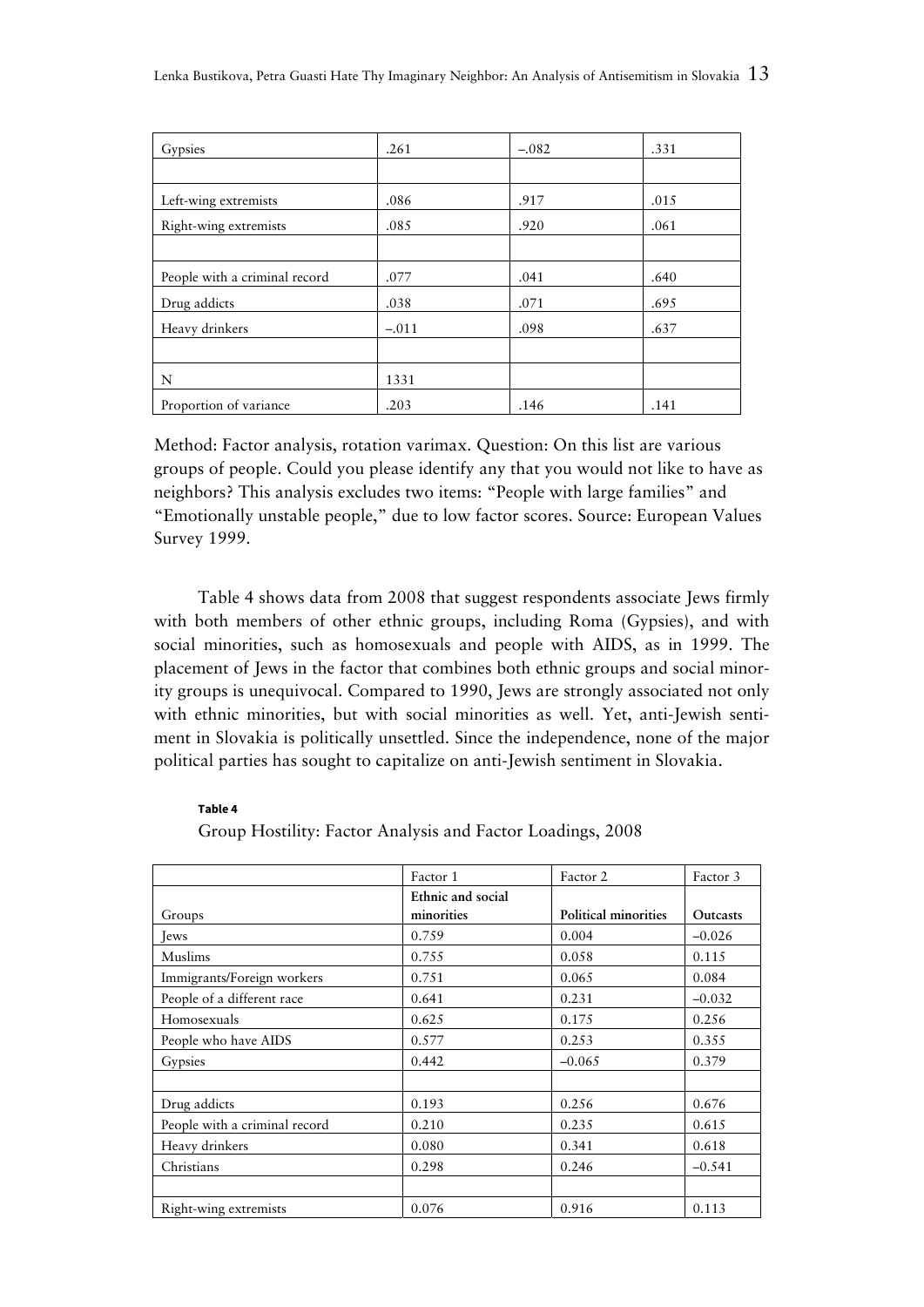| Left-wing extremists   | 0.066 | 0.926 | : 09 ( |
|------------------------|-------|-------|--------|
|                        |       |       |        |
|                        | 1188  |       |        |
| Proportion of variance | .248  | .166  | 145    |

Method: Factor analysis, rotation varimax. Question: On this list are various groups of people. Could you please identify any that you would not like to have as neighbors? This analysis excludes two items: "People with large families" and 'Emotionally unstable people," due to low factor scores. Source: European Values Survey 2008.

# **Who Is a Real Slovak?**

The relationship between antisemitism and nationalism can be analyzed further by investigating how antisemites define a real Slovak (Figure 5). For the majority of respondents (among those who would not mind having a Jew as a neighbor), being a true citizen means speaking the official (Slovak) language and complying with Slovak laws and institutions (Figure 5). The survey was administered in 2008, right before the reversal of minority language rights in 2009, and thus captures the politicization of language in party competition in Slovakia (Kelley, 2004; Liu & Ricks, 2012).



### **Figure 5**  Importance: To Be a True Slovak (2008)\*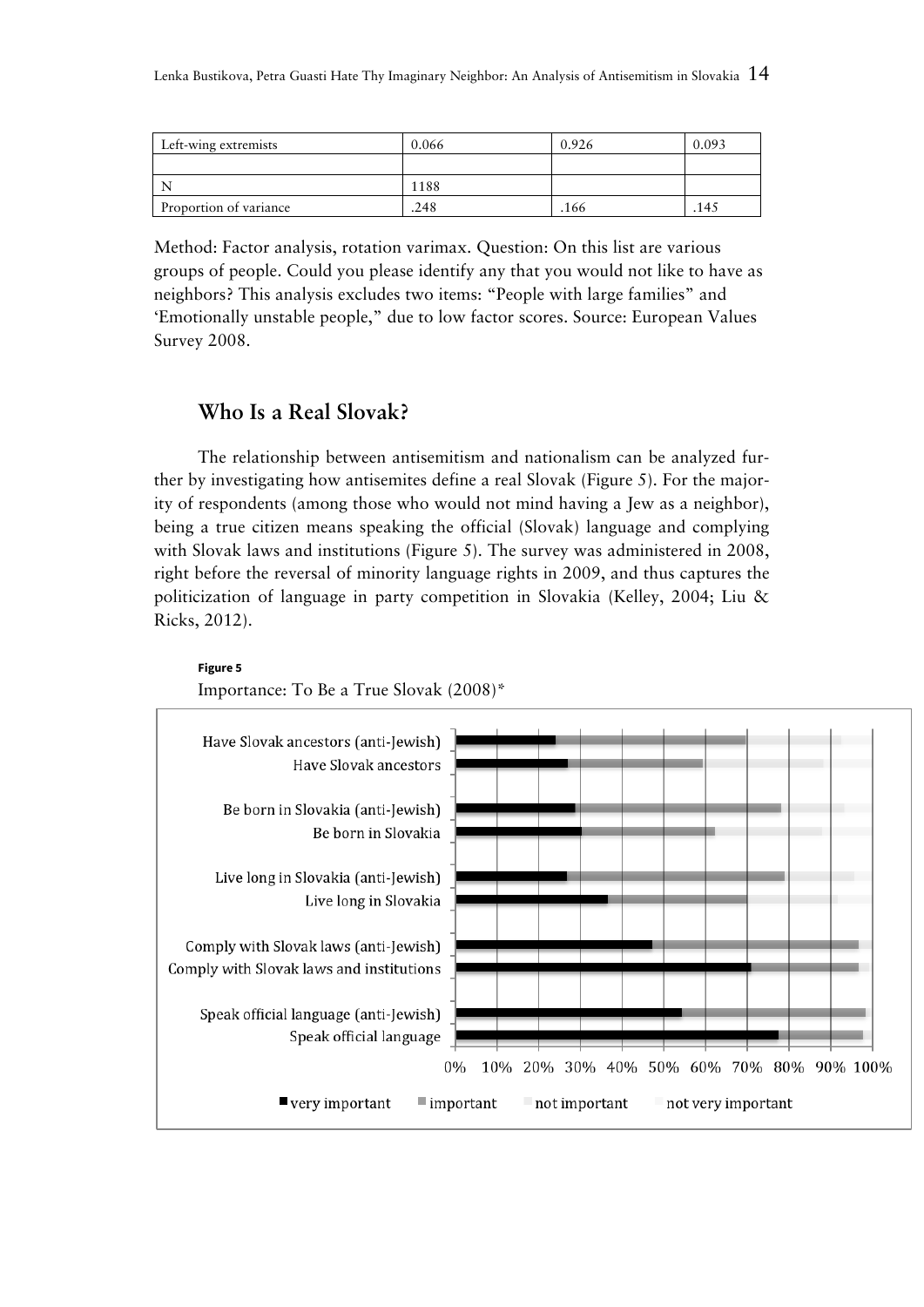*\*Respondents who did not mention that they would not want to have a Jew as a neighbor—N ~ 1,230; respondents who do not want to have a Jew as a neighbor (anti-Jewish)—N ~ 177.*

The results of Table 5 are discussed in the following three paragraphs. Respondents who display social hostility toward Jews have a more basic view of Slovak citizenship. While almost 80 percent of the respondents who do not express social distance toward Jews think that speaking the official language is very important to being a true citizen of Slovakia, only 54 percent of respondents who are hostile toward Jews share the same view of language as critical to being Slovak. Similarly, over 70 percent of those not expressing social distance toward Jews think that complying with laws and institutions is very important to being a true citizen of Slovakia, while only 47 percent of hostiles share the same view. Those expressing social distance toward Jews were also 10 percent more likely to think that having Slovak ancestors was important to being a true citizen. These differences, depicted in Figure 5, are both statistically significant and substantively noteworthy.

 This rock-bottom construct of the nation among antisemites is also visible when we compare how much importance respondents attach to being born in Slovakia. Seventy-eight percent of the respondents displaying antisemitic attitudes think that being born in Slovakia is important for being a true citizen of Slovakia, while being born in Slovakia is important only for the 62 percent of respondents without an antisemitic prejudice. Sixty-two percent of respondents who did not express hostility toward Jews thought that having Slovak ancestors was either very important or important for citizenship. In contrast, among respondents expressing hostility toward Jews, having Slovak ancestors was either important or very important to almost 80 percent of respondents.

Although this elemental view of Slovak citizenship is comparably important for respondents who express hostility toward Jews, it is trumped by cultural concerns. Even for respondents who are hostile to Jews, it is more important to be born and raised in Slovakia, and to comply with its laws and language requirements, than to possess Slovak blood (i.e., referring to definition of citizenship based on *ius sanguinis* defining citizenship not on place of birth—*ius soli*—but on ancestry). Similar to the results from the factor analysis from 2008, anti-Jewish sentiment is only partially driven by biologically inherited differences; more crucial are issues of compliance with Slovak laws, social norms, and habits.

Regardless of empathy or antipathy toward Jews, speaking the official language—Slovak—is a defining feature of true Slovak citizenship for all respondents (with the exception of many ethnic Hungarian respondents, of course). The importance of language rights in Slovakia's ethnic politics cannot be underscored enough, and goes a long way toward explaining why antisemitic sentiment has not been tapped as an ethno-political issue. The battle over the status of the Hungarian language divides and preoccupies the Slovak political scene, and identifies the policy positions of all major parties. Although Hungarian was recognized as a minority language under communism, the Slovak language was the only language permitted in official documents. Road signs were written exclusively in Slovak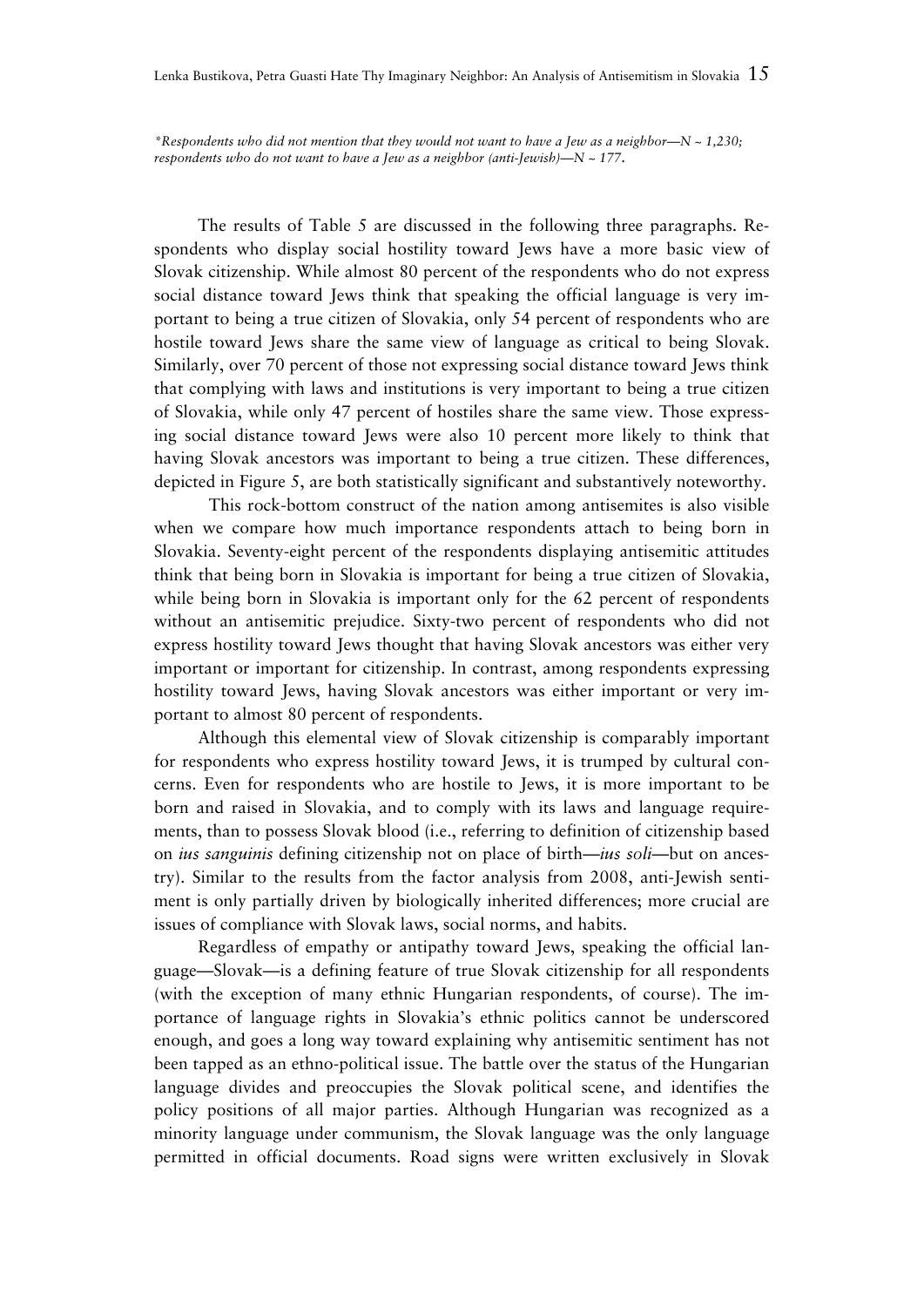(Votruba, 1998). In 1994, however, the Parliament passed a new law, which listed 587 villages that could officially use both Slovak and non-Slovak names.<sup>23</sup> The law stated that the name of the village could be displayed in the minority language if the population size of the minority group exceeds 20 percent.

The EU accession–oriented parties won the elections in 1998; the Hungarian Coalition party was invited to join the first and second Dzurinda governments in 1998-2002 and in 2002-2006 (Vachudova, 2005). Language policies aimed at accommodating the Hungarian minority immediately followed.<sup>24</sup> The new law on minority languages, adopted in 1999, significantly expanded the rights of Hungarians.<sup>25</sup> The Slovak National Party protested, arguing that the law instead opened the door to the Magyarization of southern Slovakia (Rafaj, 2011).

The 1999 language law mobilized the opposition around the issue of minority accommodation. Before the law was passed, the Christian Democratic movement (HZDS), the Slovak National Party (SNS), and a pro-Catholic cultural organization, Matica Slovenská, collected 447,000 signatures that called for a referendum on the language bill. The proposed question was: "Do you agree that the Slovak language should be used exclusively in official contacts, as it was before June 1, 1999?" Despite the fact that only 350,000 signatures were needed to initiate a referendum, President Schuster blocked the referendum due to the prohibition of plebiscites on human rights issues (Daftary & Gal, 2000, p. 32). It took ten years for the nationalist parties to overthrow the 1999 law. The Slovak National Party was invited to join populist, nationalistic Fico (SMER) government (2006- 2010), and in 2009 helped to pass a new language law, which severely restricted the use of minority languages. The law declared that the Slovak language is an articulation of sovereignty, and that Slovak must be used in all official settings, including at the local government level.<sup>26</sup>

Paradoxically, the success of the controversial 2009 minority language law opened the door for the politicization of anti-Jewish sentiments. The survival of the nationalistic Slovak National Party depends critically upon the politicization of the issue of (Hungarian) minority accommodation (Bustikova, 2012). The Hungarian minority is momentarily politically divided and fragmented.<sup>27</sup> Until it recoups politically, nationalists may begin eyeing other ethnic groups (including Roma and Jews) to ensure their political relevance in the next elections.

<sup>&</sup>lt;sup>23</sup> National Council of the Slovak Republic [Zákon Národnej rady Slovenskej republiky], No. 54, 1994.

<sup>24</sup> According to the 2011 Slovak Census (*Slovak Statistical Yearbook* 2011), the Hungarian minority comprises approximately 8.5 percent of the Slovak population (the percentage of respondents identifying themselves as ethnic Hungarians) and 9.4 percent of respondents stated that Hungarian was their mother tongue. Furthermore, the Hungarian minority is not equally distributed on the Slovak territory, but rather concentrated in two southern regions on the border with Hungary (Nitra and Trnava). From the point of view of ethnic composition, these regions are the least ethnically Slovak, while the regions of Žilina and Trenčín are most ethnically Slovak. In 2011, the Roma comprised 1.7 percent of the Slovak population and the regions with the most Roma population were Prešov, Košice, and Banská Bystrica. In comparison, in 1991 the proportion of the Hungarian population was 10.72 percent and 1.5 percent of the Roma population (*Slovak Statistical Yearbook,* 1996).

National Council of the Slovak Republic, No 184, 1999.

<sup>&</sup>lt;sup>26</sup> The most controversial clause of the law was the fine of up to 5,000 euros for those who violate the provisions of the law. The 2009 law was modified in 2011, when it lowered the ethnic size quota for localities in which minorities were allowed to use a minority language from 20 to 15 percent.

In 2009, the former leader of the Hungarian Coalition Party formed a new Hungarian party (Most-HÍD).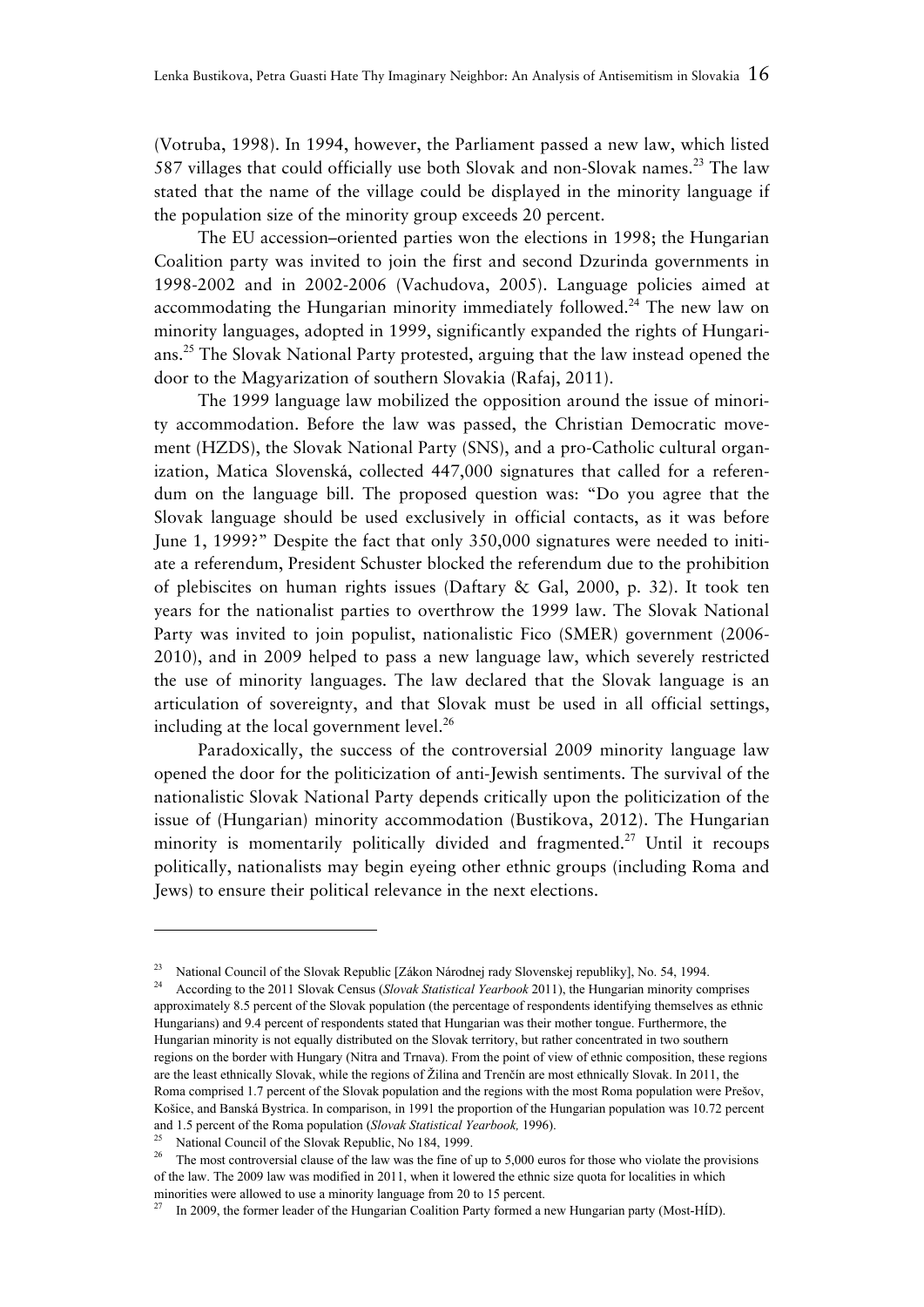The first major incident of antisemitism since early 1990s that directly targeted a prominent politician came in 2012 to the minister of internal affairs, Daniel Lipšic, a member of the Christian Democratic Movement Party. Prior to this event, the last prominent antisemitic attack on a public figure was against Fedor Gál, one of the leaders of the Velvet Revolution, who was associated with "Czechoslovakism," considered to be a derogatory term very early in 1990. Since 1993, however, "none of the relevant political parties . . . practiced or included open antisemitism into its political program, with the exception of the Slovak National Party/True Slovak National Party in 2002" (Mesežnikov, 2012).

The attacks in early 1990s were aimed at Slovak Jews, for their allegedly profederalist stance toward Czechoslovakia. The attacks by SNS in 2002 were considerably more abstract, and focused on the policies of the state of Israel toward the Palestinians (Mesežnikov, 2012). In the early 1990s, anti-Jewish attacks were aimed at public intellectuals with a different vision of Slovak statehood—a less parochial, more nationalistic vision of the nation-state, and a more cosmopolitan one, with greater diversity. The attack on Lipšic in 2012 is, however, unprecedented, and is the first major attack on an active high-ranking political representative since the establishment of an independent Slovak state in 1993.

 Lipšic had been anonymously accused of having had inappropriate contact with an agent of the Israeli secret service. The compromising material was posted anonymously on the Internet and stirred the Slovak political scene, serving to discredit his party's efforts to eradicate high-level corruption in Slovakia (Filip, 2012) since Lipšic has been in charge of handling serious corruption cases against prominent Slovak public officials (*Economist,* 2012). The Slovak National Party leader, Ján Slota, quickly seized the opportunity to conflate his relationship with Israel and his competence as minister of the interior (TASR, 2012). The discussion around Lipšic has unleashed a veritable avalanche of antisemitic and anti-Israeli comments, many of which are posted on an anonymous Web page that smears his career with unsubstantiated allegations of contacts with Mossad and in online comments under newspaper articles that refer to him in major Slovak presses.<sup>28</sup> The Lipšic case is interesting less for its use of antisemitic tropes in anonymous online commentaries, which tend to be standard and uncreative, than for its being the first politically motivated attack on a high-level politician in Slovakia since the early 1990s.

# **Antisemitic Discourse**

-

Antisemitism has thus been present in Slovakia during its almost twenty years of independence. We have identified three antisemitic discourses in Slovakia: the historical, the political, and the international. The historical discourse is aimed at rehabilitating and glorifying the heritage and heroes of the Slovak Republic; the political discourse is aimed at portraying post-communist development as struggles

<sup>28</sup> The Web page containing the smear against Lipšic can be accessed at http://www.lipsic.net/.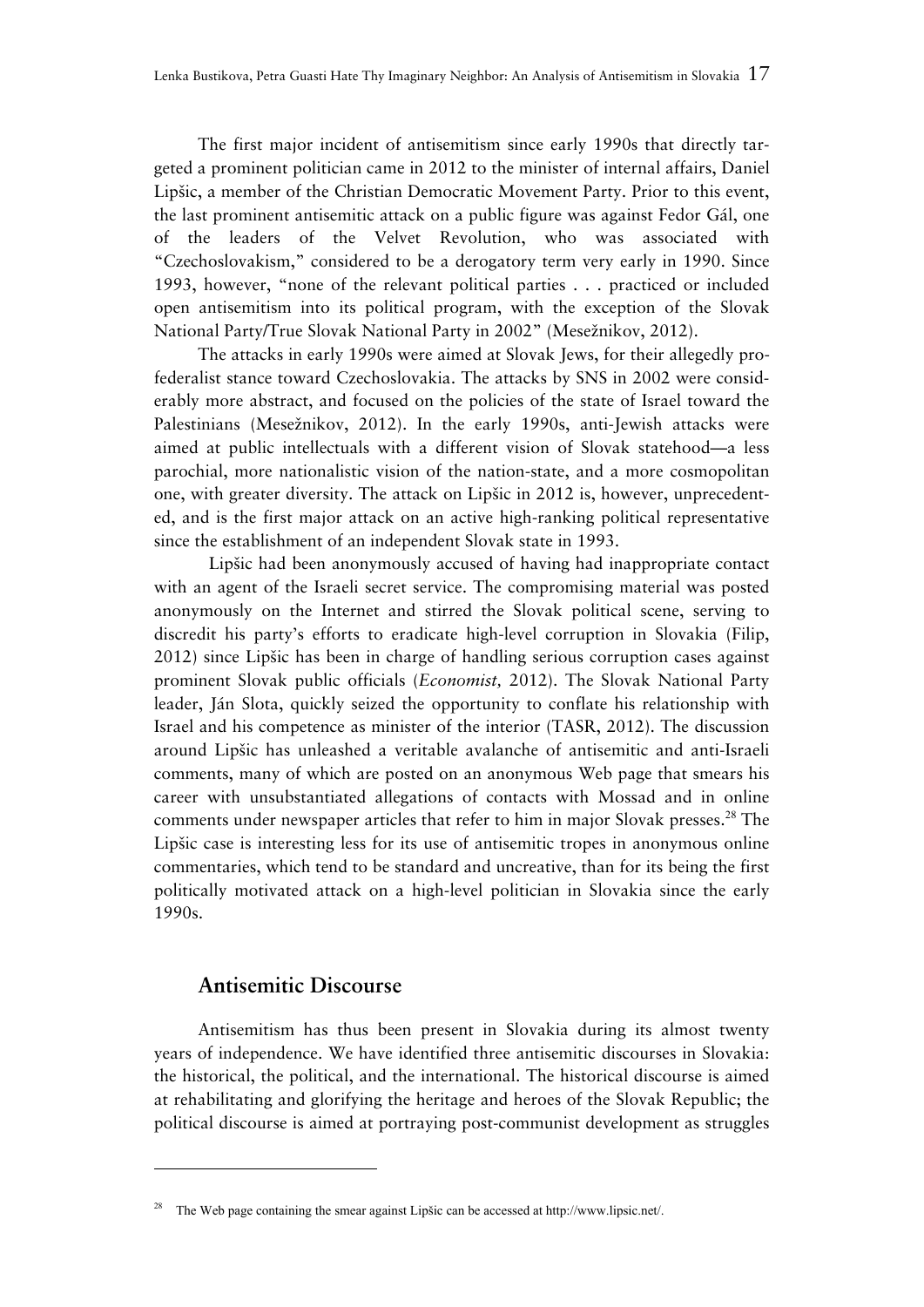between national forces and the "Jewish lobby"; and, finally, the international antisemitic discourse portrays critically the role and actions of Israel in Middle East politics (see Mesežnikov, 2012).<sup>29</sup>

The historical discourse blends religious and nationalistic forms of antisemitism.<sup>30</sup> The key elements of this discourse are strong ethnic nationalism, a focus on positive perception of the anti-democratic and corporativist nature of the Slovak state under Tiso and its religious and ethnic antisemitism. The history of the Slovak Holocaust under Tiso's leadership goes far beyond passive cooperation: Hitler praised Slovakia in 1942 for its exemplary cooperation in its "contribution to solving the Jewish question."<sup>31</sup>

The memory of Slovak independence played a crucial role at the beginning of 1990s, when nationalistic and populist parties recalled nostalgically and sought to rehabilitate the legacy of the Tiso's state.<sup>32</sup> Public intellectuals, such as selected historians from the Slovak Heritage Fund (Matica Slovenská), were also active in the rehabilitation efforts. The main function of these efforts was political mobilization on ethnic and ideological grounds—based on nationalism and Catholicism i.e., defining the "real" Slovaks. Moderate revisionists started a process of rehabilitation of historical public figures and the Slovak Catholic Church. The attempt to beatify the Roman Catholic bishop Ján Vojtaššák met with strong opposition from the domestic and international Jewish community, since Vojtaššák was actively involvement in transferring Jewish assets to the state during Tiso's Slovak Republic (see Mesežnikov, 2005). The second Slovak antisemitic discourse is political and built on racist anti-Roma and anti-Hungarian attitudes.<sup>33</sup> In general, such intolerant attitudes target Jews, Roma, Hungarians, immigrants, and foreigners as "the others," but they also revive the discourse of "Jewish conspiracy." Political discourse utilizes traditional negative stereotypes of Jews as "conspirators" in quest of a new world order (Vašečka, 2006). Proponents of this discourse target public

<sup>&</sup>lt;sup>29</sup>This distinction is based on the analysis of various secondary sources (annual reports on antisemitism and racism for Slovakia: 1997, 1999, 2000, 2001, 2002, 2003, 2004, 2006, & 2008), literature (Mesežnikov, 2012; Měšťan, 2011), and major Slovak media outlets.<br><sup>30</sup> This is distinct from the Czech Republic due to the high levels of secularization in Bohemia.

<sup>&</sup>lt;sup>31</sup>Tiso's state excluded Jews from most areas of public life and was involved in the Aryanization of Jewish property and the deportation of the Jewish population. After intervention from the Vatican and public protests, the deportations came to a standstill. By that time, however, more than 75 percent of the Slovak Jewish population was deported to concentration camps (approximately 58,000). Deportations were resumed in October 1944 by German authorities, when Germany occupied Slovakia during the Slovak National Uprising. During this time, a further 13,500 Slovak Jews were deported, and some of them murdered in Slovakia itself.

Under the leadership of a priest, Jozef Tiso, and the Slovak Peoples Party, Slovakia formed a separate state with close ties to Nazi Germany. As such, Slovakia adopted the antisemitic policies that played an important role in defining the identity of the new state. The mainstream political views were framed by ethnic as well as religious discourse, and the main figures of the Slovakian state, including Tiso, expressed openly antisemitic views.

 $33$ This form of antisemitism is often expressed in public demonstrations by such groups as Slovak Togetherness and on online discussions, including reader's comments on the Web sites of mainstream media outlets. It has close ties to parts of the Slovak Peoples Party.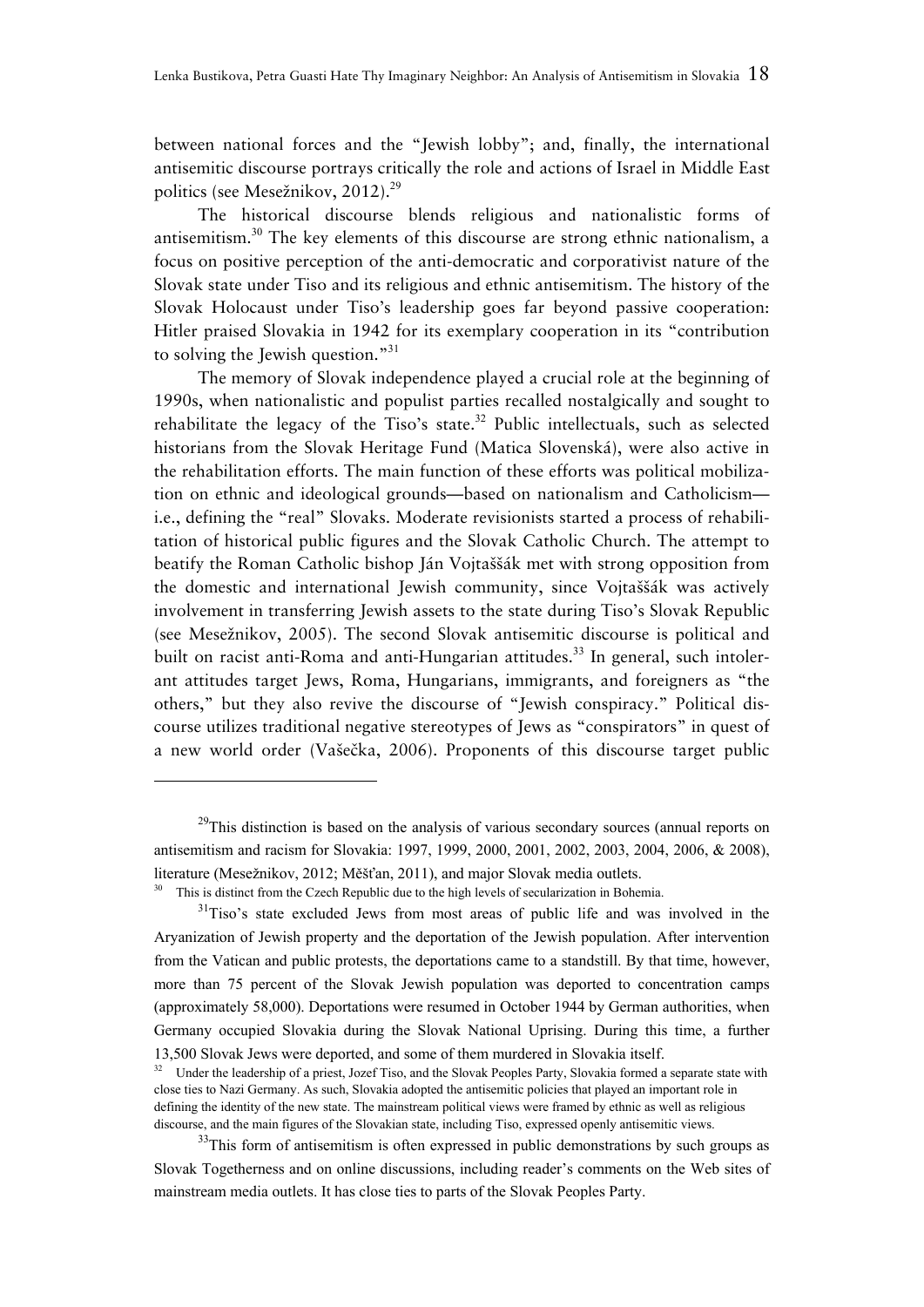figures opposing their agenda as "Jews, Freemasons and Zionists." Key elements of this discourse are defamation and aggressive public shaming. While the first, historical, discourse seeks to rehabilitate and glorify the troublesome past, the second, political, discourse portrays the post-communist development in Slovakia as a struggle between "the pro-national Slovak forces and the representatives of the Jewish lobby" (Mesežnikov, 2005).

The third antisemitic discourse in Slovakia—the international—is complex and often too nuanced to be primarily employed by the nationalistic extremists. Its roots can be discovered in the anti-Israeli and anti-Zionist rhetoric of the communist era. International discourse critically portrays the State of Israel in Middle Eastern politics and the world. It views Israel's policies toward the Palestinian as barbaric and an act of aggression. The politically right-wing-leaning proponents of this discourse include representatives of the Slovak radical parties (SNS and PSNS), neo-Nazi groups, paramilitary groups based on the "Hlinka Guards," and some representatives of the Catholic Church. The left-leaning participants in the discourse condemn the human rights record of Israel and challenge Israel's right to exist and defend its territorial integrity. The left is also slightly biased against the United States, since it views it as being controlled by the "Zionist lobby."

Among the antisemitic discourses, the historical antisemitic discourse has been, so far, dominant in Slovak politics, although in no way did it play a crucial or overall role in Slovak politics, nor did it structure the political competition. The central issue that divides antisemitic and extremist elements in Slovakia from their liberal and democratic counterparts is the attempt to whitewash the record of the fascist state and to rehabilitate its key figures. The divisions were observable in 1999, during the 60th anniversary of the founding of the Slovak state (established in 1939). The celebrations of the anniversary took place mainly in the Žilina region, where the leader of the SNS, Ján Slota, served as mayor. In 2000, Slota was planning to place a commemorative plaque honoring Tiso, but he had to abandon the plan due to the international pressure.

Media outlets were active in the late 1990s in their efforts to rehabilitate the WWII Slovak past as well. The periodicals *Kultura* [Culture] and *Zmena* [The Change] vigorously manipulated historical memories in order to justify the role played by Tiso, the Hlinka Guards, and other key figures of the Slovak state during the war. These periodicals resorted to the old antisemitic rhetoric of such canards as the blood libel in describing the contemporary reform efforts. The official Slovak authorities were largely lenient and ineffective in curbing antisemitic activities.

The Slovak public knows little about the history of the Jewish population in Slovakia and the active role of the Slovak state in the Holocaust. The lack of a large public debate about the character of the Tiso state creates fertile ground for speculations and interpretations of the past. Some public debate about the Tiso regime might be encouraged in the near future due to the recent detention of the 97-year-old Hungarian citizen Laszlo Csatary, a war criminal. Csatary, condemned to death in Czechoslovakia in 1948, was accused of organizing the deportation of Jews from Košice in 1944 and charged with "unlawful torture of human beings." The Slovak Jewish community called on the government to request Csatary's extradition and a trial in Slovakia. In August 2012, Tomáš Borec, the Slovak minister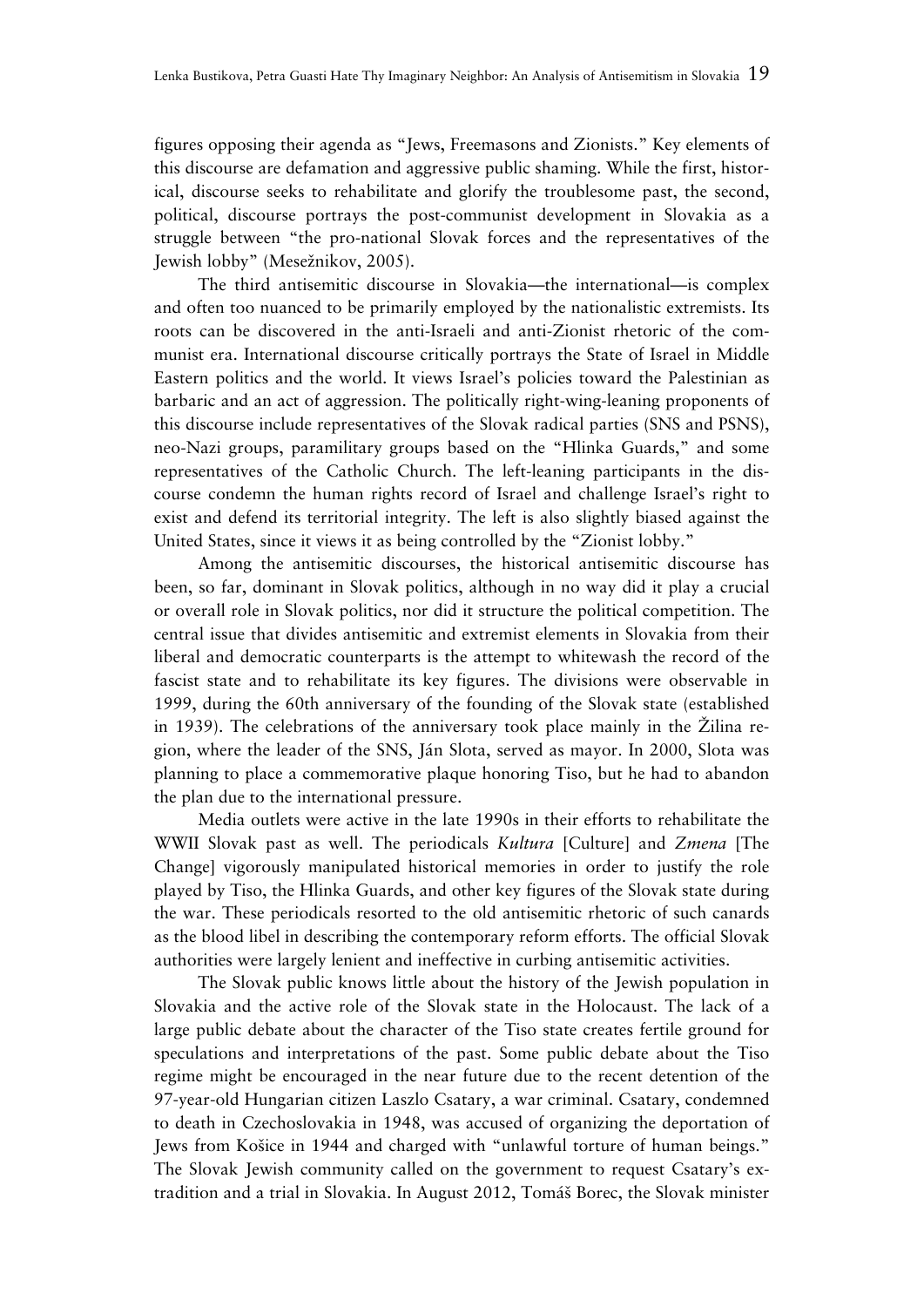of justice, declared that his ministry would request that Csatary stand trial in Slovakia. The municipal court of Budapest will eventually determine whether Csatary will be extradited. Despite the fact that Tiso, as a historical figure, is highly unpopular in Slovakia,<sup>34</sup> the extent of the anti-Jewish policies embraced by the Tiso regime are downplayed in the public discourse due to its historical importance as a first free (semi)-independent Slovak state. A high-profile trial can serve to educate the public about the anti-Jewish character of the Tiso regime.

## **Conclusion**

The aim of this article is to consider a multilevel theoretical framework (Kovacs, 2010) that focuses our attention on three levels of analysis: a) individual, b) public discourse, and c) political parties. We characterize antisemitism over the last twenty years in Slovakia, provide an empirical analysis at each of these levels, and discuss the results in terms of their implications for understanding and explaining antisemitism. We show that antisemitic perceptions evolve over time and that antisemitism in Slovakia does not have a stable party base. We have five main results.

First, examining aggregate trends over time and across regions, we find that antisemitism has declined considerably since the early 1990s, yet its current level (around 10%) is not trivial, especially considering how few Jews actually live in Slovakia today. Second, we find that there is a significant regional variation, with the capital city of Bratislava displaying the lowest levels of antisemitism, compared to other regions (in order of decreasing levels of antisemitism over the 20-year period)—Žilina, Trnava, Prešov, Nitra, Banská Bystrica, Košice, and Trenčín.

Third, although most voters expressing social distance toward Jews are found among voters of the Slovak National Party, the Christian Democratic Movement, and Mečiar's nationalistic-populist Movement for Democratic Slovakia, the political base of anti-Jewish support is highly unstable. We suggest that this is partly because the primary political cleavage in Slovak politics is between Hungarians and Slovaks, and the secondary cleavage is between Roma and Slovaks. The Jewish-Slovak divide occupies a third and relatively unimportant dimension of political competition. Fourth, this instability is also suggested by the somewhat stochastic characterization of Jews as similar to other ethnic minorities and, in other periods, to other social minorities as well.

Fifth, when we investigate the relationship between conceptions of nationalism and antisemitic prejudice, respondents who display social hostility toward Jews tend to have a view of Slovak citizenship that attributes greater weight to factors such as Slovak ancestry and being born in Slovakia. Yet, compliance with Slovak social norms and laws is also deemed to be extremely important to be a true Slovak citizen. Regardless of antisemitic prejudice, however, we found that speaking the

<sup>&</sup>lt;sup>34</sup> Tiso was mentioned as one of the top three most unfavorable historical figures in a 2011 survey. Slovaks are most ashamed of the former PM Vladimír Mečiar, who was mentioned by 19 percent of respondents, followed by Jozef Tiso (16%) and the leader of the Slovak National Party Ján Slota (14%) (IVO, 2011).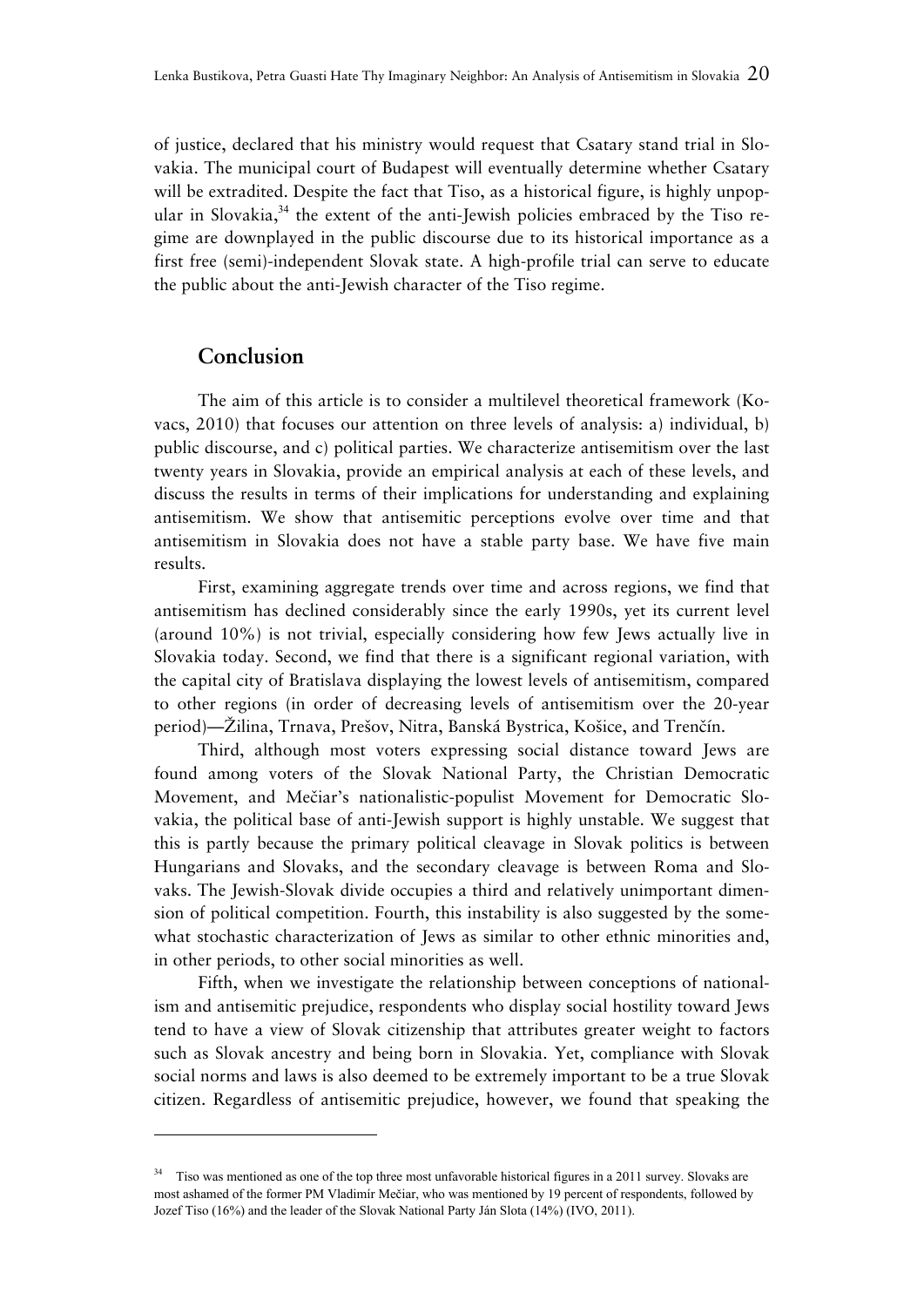Slovak language is paramount to being a true citizen of Slovakia. This result, we suggest, further highlights that the key political cleavage in Slovakia over the past twenty years is not antisemitism or Jews, but rather the Hungarian (minority) language question.

Recent events in Slovakia, especially the high-level smear campaign against Daniel Lipšic for his alleged ties to Mossad, relate both to the change in public opinion polls and to changes in political rhetoric. Primary antisemitism has declined significantly since the breakdown of Czechoslovakia. Secondary antisemitism, however, such as the anti-Israeli bias and underplaying the severity of the anti-Jewish policies of the interwar Tiso regime, is more likely to become significant in political discourse in the future. Compared to ten years ago, we have observed a slight increase in antisemitic prejudice among the public, as reflected by the public opinion surveys. In the public-political domain, however, antisemitism has increased considerably due to the Lipšic affair. Combined with the current fragmentation of Hungarian parties, antisemitism may not be dead in Slovakia, but may now be experiencing a (it is hoped) fleeting revival.

#### **Authors**

Dr. Lenka Bustikova teaches at the School of Politics and Global Studies, Arizona State University, lenka.bustikova@asu.edu.

Dr. Petra Guasti teaches at the Institut für Politikwissenschaft at the Universität-Mainz, guasti@uni-mainz.de.

#### **Thanks**

The authors would like to thank Martin Barto, Olga Gyárfášová, András Kovács, Grigorij Mesežnikov, Hana Kubátová-Klamková, Pavol Měšťan, Eva Salnerová, David Siroky, Andrew Srulevitch, and Miroslav Tížik. We are also indebted to the Universität-Mainz for institutional support.

#### **References**

- BERGMANN, W. (2008). Anti-semitic attitudes in Europe: A comparative perspective. Journal of Social Issues, 64(2), 343-362.
- BUNCE, V., & WOLCHIK, S. (2010). Defeating dictators: Electoral change and stability in competitive authoritarian regimes. World Politics, 62, 43-86.
- BUSTIKOVA, L. (2009). The extreme right in Eastern Europe: EU accession and the quality of governance. Journal of Contemporary European Studies 17(2): 223-239.
- BUSTIKOVA, L. (2012). Revenge of the radical right: Why minority accommodation mobilizes extremist voting. (Dissertation). Duke University, Durham, NC.
- BUSTIKOVA, L., & KITSCHELT, H. (2009). The radical right in post-communist Europe: Comparative perspectives on legacies and party competition. Communist and Post-Communist Studies, 42(4), 459- 483.
- BÚTOROVÁ, Z., & BÚTORA, M. (1992). Wariness towards Jews as an expression of post-communist panic: The case of Slovakia. Czechoslovak Sociological Review, 38, 92-106.
- DAFTARY, F., & GAL, K. (2000, September). The new Slovak language law: Internal or external politics? ECMI Working Paper #8.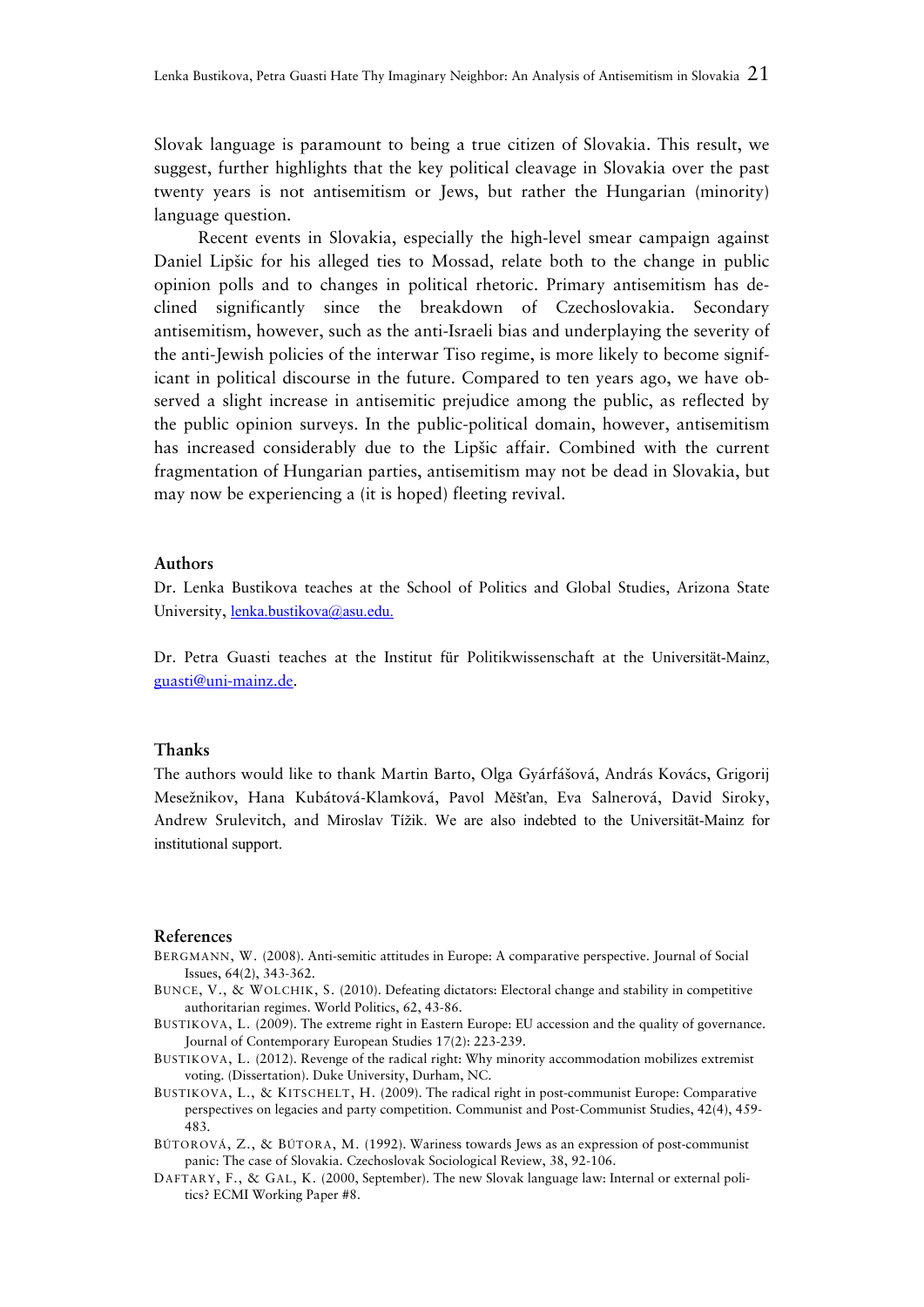DEEGAN-KRAUSE, K., & HAUGHTON, T. (2009). Toward a more useful conceptualization of populism: Types and degrees of populist appeals in the case of Slovakia. Politics & Policy, 37(4), 821-841.

- ECONOMIST (2012, January 27). Scandal in Slovakia: The multi-million euro gorilla. Retrieved from <http://www.executivefocus.com/blogs/easternapproaches/2012/01/scandalslovakia?zid=309&ah=80dcf288b8561b012f603b9fd9577f0e>.
- ERŐS, F., & ENYEDI, Z. (Eds.). (1999). Authoritarianism and prejudice: Central European perspective. Budapest: Osiris.
- EUROPEAN VALUE SURVEY (EVS). (1999).
- EUROPEAN VALUE SURVEY (EVS). (2008.)
- FILIP, J. (2012, February 8). Na Lipšica zaútočili židovskou kartou. Zasa dokumenty na internete, SITA. Retrieved from <http://ekonomika.etrend.sk/ekonomika-slovensko/na-lipsica-zautocili-zidovskoukartou.html>.
- FOCUS (1999, August-September.) Spomienky a vedomosti o holokauste na Slovensku Prieskum verejnej mienky uskutočnený pre Americký židovský výbor agentúrou [Knowledge and remembrance of the Holocaust in Slovakia. A public opinion survey for the American Jewish Committee]. Bratislava.
- FRANKL, M. (1998). Can we, the Czech Catholics, be antisemites? Antisemitism at the dawn of the Czech Christian-social movement. Judaica Bohemiae, 33, 47-71.
- GYÁRFÁŠOVÁ, O. (2004). Political parties and societies: Public perception and main trends in electoral behavior. In O. Gyárfášová & G. Mesežnikov (Eds.), Party government in Slovakia: Experience and perspectives (pp. 113-126). Bratislava: Institute for Public Affairs.
- HANDLER, A. (1997). Red star, blue star. Boulder, CO: East European Monographs.
- HECHTER, M. (1978). Group formation and the cultural division of labor. The American Journal of Sociology, 84(2), 293-318.
- HOCKENOS, P. (1994, July 29). 3,000 Jews are target in Slovakia power struggle. National Catholic Reporter.
- IVO (Institute for Public Affairs). (2011, December 7). Vo vzájomnom poznaní dejín je v krajinách V4 veľa bielych miest. Retrieved from <http://hnonline.sk/c1-54036050-slovaci-sa-najviac-hanbia-za-meciaratisa-a-slotu>.
- KELLEY, J. (2004). Ethnic politics in Europe: The power of norms and incentives. Princeton, NJ: Princeton University Press.
- KITSCHELT, H. (2007). Growth and persistence of the radical right in postindustrial democracies: Advances and challenges in comparative research. West European Politics, 30(5), 1176-1206.
- KLAMKOVÁ, H. (2009). Všeobecnost antisemitizmu a jedinečnost holokoustu: priklad Slovenska. Historický časopis, 57, 4.
- KOPECKY, P., & MUDDE, C. (Eds.) (2003). Uncivil society? Contentious politics in post-communist Europe. London: Routledge.
- KOVÁCS, A. (1999). Antisemitism prejudice in contemporary Hungary. In F. Erős & Z. Enyedi (Eds.), Authoritarianism and prejudice: Central European perspectives (pp. 155-191). Budapest: Osiris.
- KOVÁCS, A. (2010.) The Stranger at hand: Antisemitic prejudices in post-communist Hungary. Brill.
- KREJČA, A. (Ed.). (1993). Antisemitismus v posttotalitní Evropě. Praha: Nakladateství Franze Kafky. KREKÓ, P., SZABADOS, K., Molnár, C., Juhász, A., & Kuli, A. (2010). Back by popular demand—
- DEREX: Demand for right-wing extremism, 2009. Budapest: Political Capital Institute.
- KRIGLEROVÁ, E. G., & KADLEČÍKOVÁ, J. (2012). Verejná mienka v oblasti pravicového extrémizmu. Výskumná správa.nadácia otvorenej spolocnosti. Bratislava: Open Society Foundation.
- LIU, A. H., & RICKS, J. I. (2012). Coalitions and language politics: Policy shifts in Southeast Asia, World Politics, 64(3), 476-506.
- MARGOLIUS KOVÁLY, H. (1986). Under a cruel star: A life in Prague 1941-1968. Cambridge, MA: Plunkett Lake Press.
- MESEŽNIKOV, G. (2012, July 4). Tri podoby antisemitizmu na Slovensku. IVO, July 4. <http://institutpre.blog.sme.sk/c/302705/Tri-podoby-antisemitizmu-na-Slovensku.html>.
- MESEŽNIKOV, G., ET AL. (2005). Slovakia. In J. Goehring & A. Schnetzer (Eds.), Nations in transit 2005: Democratization from Central Europe to Eurasia. New York: Freedom House.
- MĚŠŤAN, P. (2011). Antisemitizmus v politickom vývoji Slovenska, 2000-2009. Bratislava: SNM Múzeum židovskej kultúry.
- MIKULÁŠEK, A. (2000). Antisemitismus v české literatuře 19. a 20 století. Prata: Votobia.
- PAVLÁT, L. (1997). Persekuce židů jako historický fakt. In V. Verber (Ed.), Židé v novodobých dějinách. Prague: Karolinum.
- RAFAJ, R. (2011, April 7). Pomaďarčovací zákon o používaní jazykov menšín smeruje k deslovakizácii južného. Slovenska, <http://www.sns.sk/aktuality/rafael-rafaj-pomadarcovaci-zakon-o-pouzivanijazykov-mensin-smeruje-k-deslovakizacii-juzneho-slovenska/>.
- RAKUŠANOVÁ, P. (2002). Establishment of the party system and the party-voter linkages: The case study of the Czech Republic. In Contemporary questions of Central European politics (pp. 209-220). Pilsen: Vydavatelství a nakladatelství Aleš Čeněk.